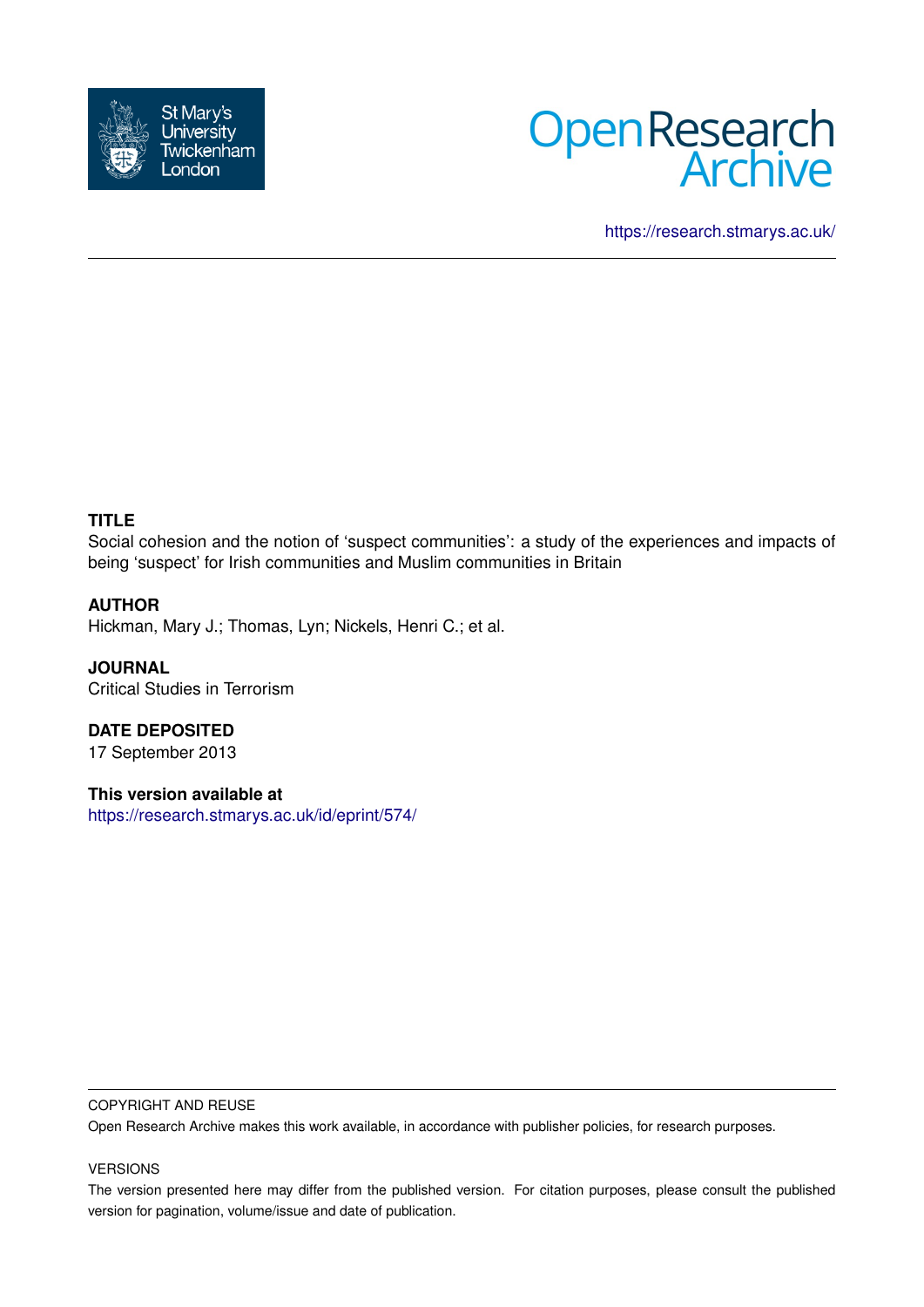## **Social Cohesion and the Notion of 'Suspect Communities': a study of the experiences and impacts of being 'suspect' for Irish communities and Muslim communities in Britain**

#### Mary J. Hickman, Lyn Thomas, Henri C. Nickels, Sara Silvestri

#### Published in *Critical Studies on Terrorism*, Vol. 5, No. 1, May 2012

In this article we consider how the practice of conceiving of groups within civil society as 'communities' meshes with conceptualizations of certain populations as 'suspect', and consider some of the impacts and consequences of this for particular populations and for social cohesion. We examine how Irish and Muslim people in Britain have become aware of and have experienced themselves to be members of a 'suspect community' between 1974-2007 and investigate the impacts of these experiences on their everyday lives. The paper is empirically grounded in the findings of a recent comparative research project focused on the construction of 'suspect communities' in relation to counter-terrorism practices and the impact of these representations on Irish communities and Muslim communities in Britain. The study focuses on two eras of political violence. The first coinciding with the Irish Republican Army's (IRA) bombing campaigns in England between 1973 and 1996, when the perpetrators were perceived as 'Irish terrorists'. And the second since 2001, when, in Britain and elsewhere, the main threat of political violence has been portrayed as stemming from people who are assumed to be motivated by extreme interpretations of Islam, and are often labelled as 'Islamic terrorists'. The project was historically constituted, bookended by the Birmingham pub bombings in November 1974 and the arrests in Birmingham in January 2007 of people suspected of involvement in a suspected plot to kidnap and behead a Muslim member of the armed forces.

There has been no previous systematic research exploring the parallels and differences between these two eras of political violence in terms of the experiences of these communities. In this article, therefore, we explore the implications for social cohesion of the outcomes of processes of 'suspectification' on the everyday lives of Irish communities and Muslim communities and on the possibilities for the expression of a multiplicity of belongings. First, we consider the basis for the comparison between these two eras, noting similarities, whereas much public discourse see the two eras as clearly delineated. Second, we examine contemporary usages of the term 'community' in relation to problematised populations and the provenance of the concept 'suspect communities' in the context of analysing counter-terrorism strategies. Third, we describe how we conducted the research project from which we draw the data analysed in this article. In the next three sections of the article we present this data, organised into sections on: awareness of being 'suspect'; impacts of being 'suspect'; and similarities and differences between the two eras. Finally we discuss our findings and draw some conclusions.

#### **Two eras of political violence: the basis for comparison**

The dominant political narrative about terrorism in circulation in contemporary Britain delineates the two eras of political violence as distinct. In the past decade the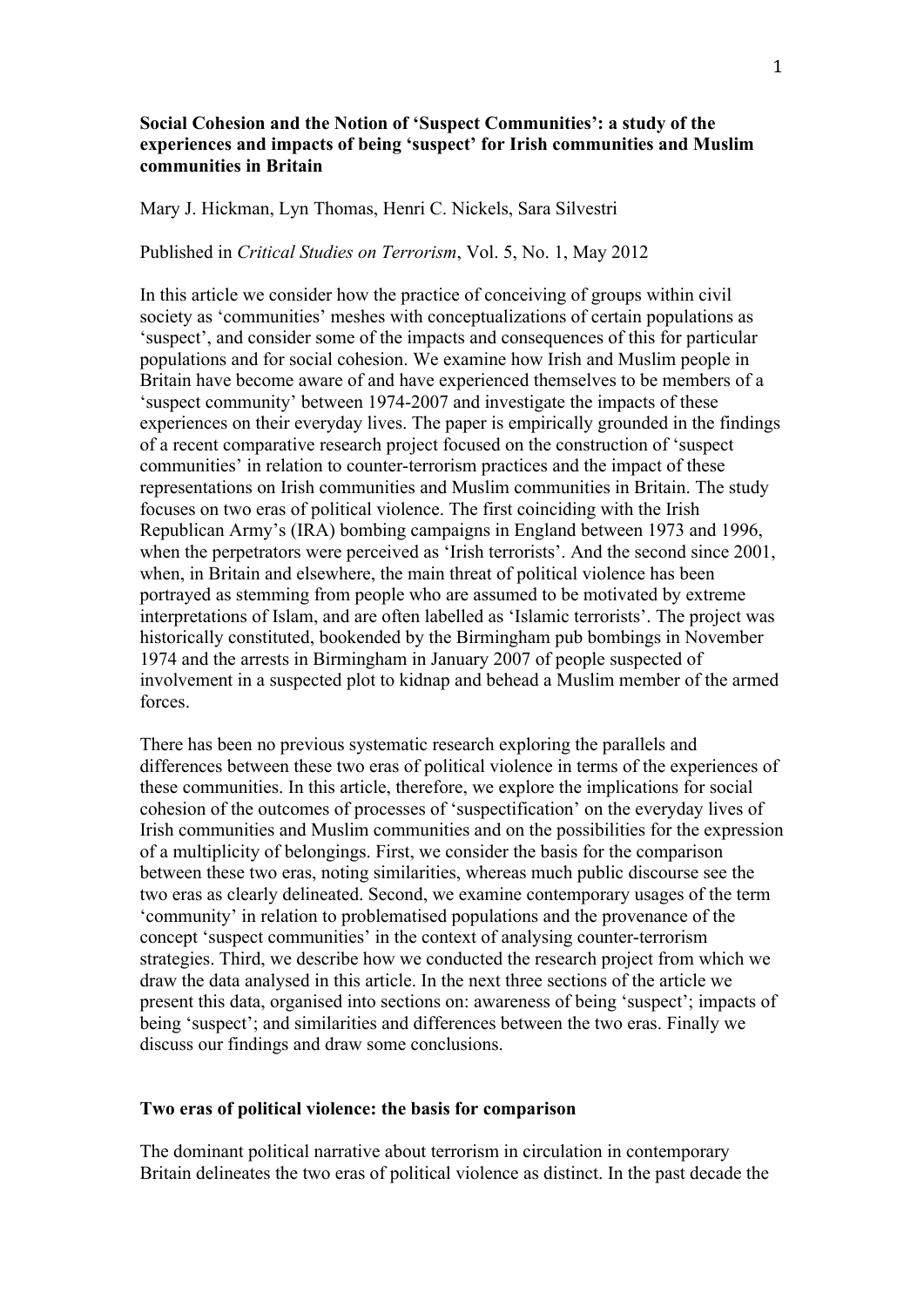argument has been made that there is a big difference between Irish Republican violence and violence perceived as relating to extreme interpretations of Islam (Blair 2005). This is because the IRA bombing campaigns are in hind-sight being described as always in pursuit of political or strategic aims (Malik 2005). This retrospective characterisation of the IRA's strategies as ultimately about explicable and justifiable goals ostensibly marks the major difference between the period of 'The Troubles' and the contemporary terror threat in British political discourses. The current threat is perceived as 'more ideological', that is more ideologically opposed to 'the West', as having a global reach, and is therefore constituted as a greater threat than the IRA. According to Paul Berman (2003), Islamism, the radical political movement, is an example of a new kind of totalitarianism, an anti-liberal rebellion like fascism, Nazism or Communism. Differences in the strategies and methods of the IRA compared with 'suicide bombers' are cited as a further reason to characterise the two eras of political violence in Britain very differently. The recent, supposedly more ideologically based, terror threat, it is argued, has less inhibition about using indiscriminate mass violence (for example, Greer 2008; Wilkinson 2006, although the latter describes the Birmingham pub bombings as an act of indiscriminate violence). The emergence of this threat is also seen as coinciding with a historical moment when a political solution was agreed for Northern Ireland. Consequently in many people's minds the 'Irish threat' ceased to exist after the signing of the Good Friday Agreement in 1998. This is cited in political discourses as further evidence for distinguishing between the two eras as it is assumed that Al Qaeda and similar groupings lack concrete demands that are negotiable. This discursive shift has led to the establishment of a clear line between the two eras in much public discourse and amounts to a strategic re-legitimisation of Irish republicanism.

Instead of following the narrative of the dominant political discourse we consider some similarities. The discursive shift described above has been utilised to paint the current threat as irrational and fanatical. However, as McGovern (2010) demonstrates irrational and fanatical is exactly how the IRA were portrayed in the earlier period of political violence (see also Schlesinger 1991). The main counterterrorism measures employed today in Britain stem directly from the measures developed during the period of IRA violence (Clutterbuck 2006). Also experiences of counter-terrorism methods for many Irish people living in Britain in the 1970s-1990s and many Muslims in the 2000s are similar: (see Hillyard 1993; Hickman and Walter 1997; O'Beirne 2005; Runnymede Commission 1997; Uniting Britain Trust 2004). A further similarity is that during both eras of political violence there has been media coverage speculating on the identities and 'nature' of people who would carry out bombings, such as the Birmingham pub bombings in 1974 and the tube and bus bombings in London in 2005. In the latter case the disturbingly 'new' aspect was said to be that the alleged perpetrators were 'home grown'. But throughout the period of the Northern Ireland 'Troubles' people born in the United Kingdom (including England) who identified as 'British' as well as those who identified as 'Irish' were involved in political violence.

There is a fifth similarity, this is the positioning of Irish communities and Muslim communities in multi-ethnic Britain. Both these populations are largely the result of post-war migrations into Britain in the 1950s and 1960s, plus their children and grandchildren; and of subsequent significant immigrations since the 1980s of both Irish and Muslims. This common history of immigration is a contextualising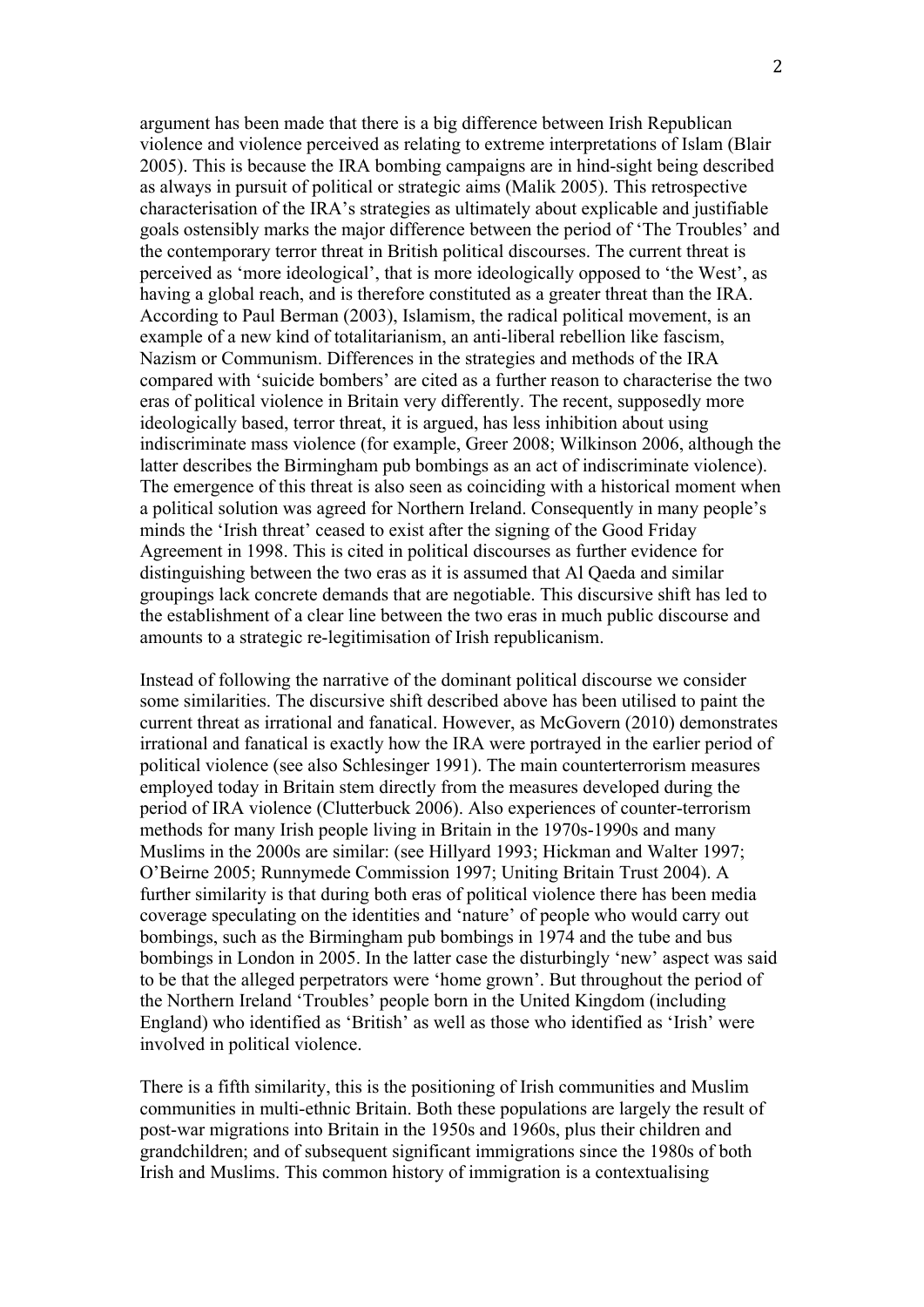similarity. Both Muslims and Irish people form part of the complex and vibrant multiculture that characterises Britain's urban spaces and the complex interminglings that this ensures (Gilroy 2005; Hickman et al. 2008). The multi-ethnicity of Britain is accepted sufficiently that people who look different and/or sound different are constituted as a regular part of public space; everyday cosmopolitanism is rendered ordinary. A similarity exists, therefore, in the extent of their integration into Britain; members of both Irish communities and Muslim communities live and work as *normal* Britons (Sharma and Sharma 2003). This, it is arguable, is their most disturbing aspect, whereby the more others who are 'suspect' are indistinguishable from the rest of the population, the more of a threat they constitute. As Hardt and Negri note, cultural racism 'is hatred born in proximity and elaborated through degrees of difference' (2000:194; see also Blok 1998).

#### **Community Cohesion and the notion of 'suspect communities'**

The use of the term 'community' has widened in recent years and it now embraces both a dominant notion of sociation, such that we are all defined as members of communities based on places, relationships and identities, and it acts as a catch-all term for writing about problematised populations (see Clarke and Newman 1997). What is generally defined as a cause for concern within problematised communities are the forms of sociation they entail and furthermore the structures of interaction between communities can also become to be perceived as problematic (McGhee 2005). During thirteen years of New Labour government cosmopolitan Britain was portrayed as consisting of a 'mosaic pluralism, fixed communities and a multiculturalism that is no longer working' (Wetherell 2008:306). This backlash against multiculturalism in Britain was cemented in the government's adoption of a policy of community cohesion (Cantle 2001). 'Community' came to be seen not as a source of social integration, rather as a set of inward looking bonding processes. Thus communities (especially those associated with minority ethnic or religious groups) were depicted as enclaves with little bridging to other groups in society (Blunket 2004; Cantle 2008).

We use the term 'communities' ourselves both because of its wide currency beyond the policy and academic arenas and because we subscribe to a more fluid definition of 'community'. That is 'community' as the experience of communicative belonging in an insecure world. This is 'community' as a sense of belonging peculiar to the circumstances of modern life and the fragmentation of society that is experienced (Delanty 2003). This definition of community recognizes that for most people a variety of cultural repertoires form the basis of their multiple attachments. Simultaneously, we recognize that community identity is constructed as much by the state as by individuals (Alexander 2007). The various community cohesion programmes, that have been developed in the past 10 years, do a particular type of 'identity work' in and through social capital. They aim to take what are perceived as narrow identities reinforced by bonding social capital and deantagonise and broaden them out by encouraging bridging social capital. This trajectory of public policy is about achieving the conditions for the eradication of difference (and the isolation or removal of those who resist) and the suppression of conflict.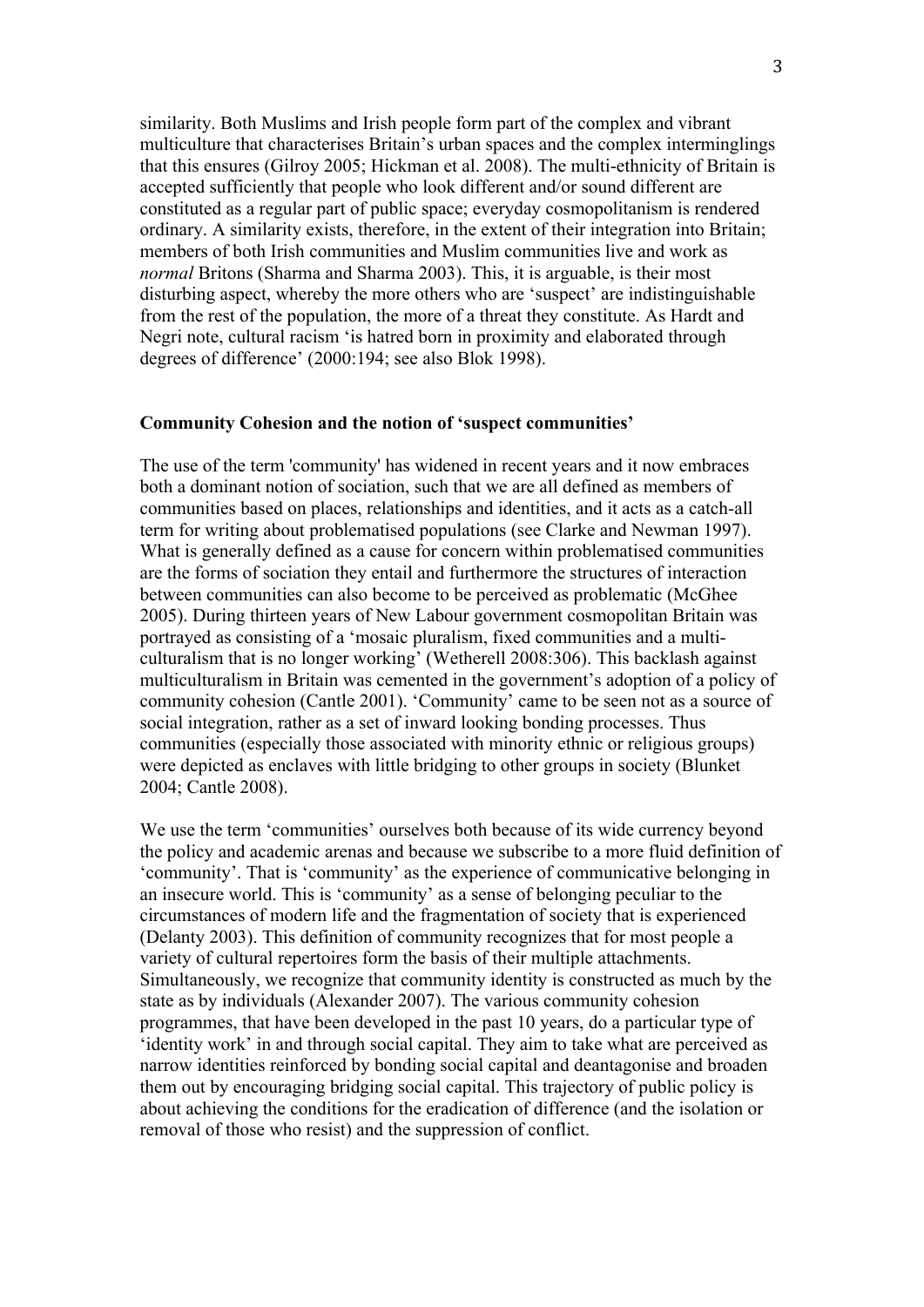Within this field of governmentality there exists a notion of 'suspect communities', and here we consider one manifestation of this, that which operates in respect of political violence. Our understanding of the term 'suspect communities' derives from Paddy Hillyard's study of the impact of the Prevention of Terrorism Act (PTA) on Irish communities in Britain. He explained the concept of 'suspect community' as the process of identification of a threat and of a sign of abnormality and that it worked in the following sense:

'a person who is drawn into the criminal justice system under the PTA is not a suspect in the normal sense of the word. In other words, they are not believed to be involved in or guilty of some illegal act […] people are suspect primarily because they are Irish and once they are in the police station they are often labelled an Irish suspect, presumably as part of some classification system. In practice, they are being held because they belong to a suspect community' (Hillyard 1993: 7)

An example of this process was the arrest and subsequent imprisonment in 1976 of the Maguire Seven. The seven family members including two children were tried and convicted for a crime that not only had none of them committed but also had not been committed in the first place: participation in running an alleged IRA bomb factory in their west London home. For this non-crime the family were sentenced between them to 73 years in prison (Maguire 1994; Maguire 2009).

There is a debate about the notion of suspect communities currently being waged in the *British Journal of Criminology*. Christina Pantazis and Simon Pemberton (2009) argue that Muslims have replaced the Irish as the main focus of the government's security agenda and argue that the categorization of Muslims as suspect may be serving to undermine national security rather than enhance it. They demonstrate how the fixing of Muslim communities rather than individual suspects within the gaze of counter-terrorist policing is underpinned by the discretionary nature of the powers contained in the Terrorism Act 2000 and has been reinforced by subsequent legislation. This is challenged by Steven Greer, who states that while there is evidence that certain individual Muslims, and certain Muslim organizations, networks and neighbourhoods, are, and have been, under official suspicion, there is no evidence that this is systematically based on Islamophobia, or that being a Muslim is in and of itself sufficient to arouse official suspicion, or that the majority of Muslims in the United Kingdom are under official suspicion (Greer 2010: 1186)

This debate primarily focuses on policing and 'official suspicion'. Our concern is not so directly with policing rather it is with the full range of everyday encounters in which an individual might become aware of being 'suspected', although obviously this can involve policing measures. With this focus, across two eras of political violence, we are exploring whether being either Muslim or Irish was in and of itself sufficient to be the subject of practices of suspectification in everyday life. Our contention is that some of the most pernicious impacts of the counter-terrorism climate result from the general circulation of discourses of suspicion sustained and encouraged by other social structures and processes in particular the media (Pantazis and Pemberton 2009:4). In our research we incorporate Hillyard's concept of 'suspect communities' but not, however, his approach – in that we were interested primarily in people who were not detained or arrested. Our aim was to explore the implications for social cohesion of the impact of representations and discourses of 'suspectness' on the everyday lives of Irish communities and Muslim communities. It is important to investigate how 'suspectification' works. While initiated by the authorities, the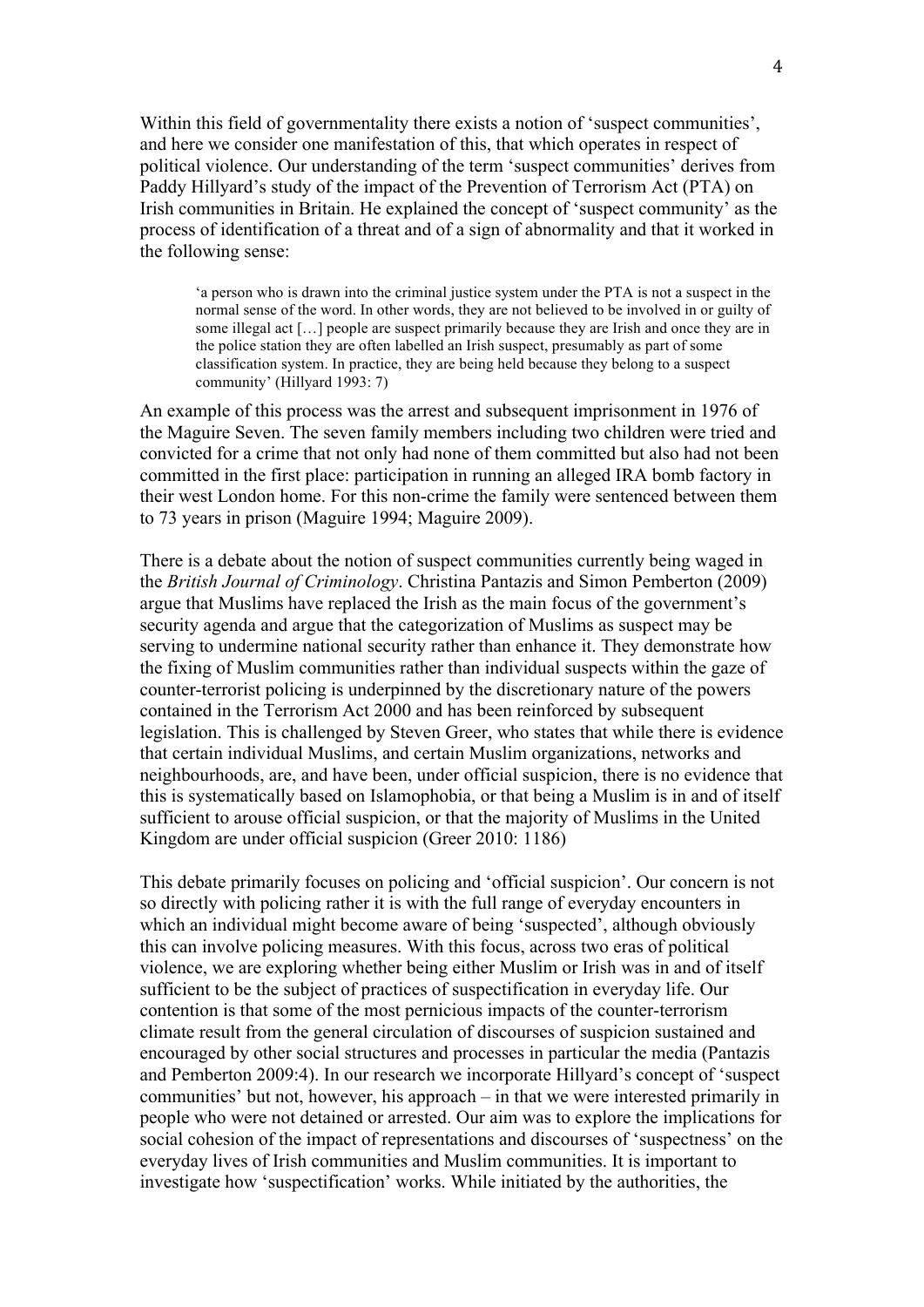process of detecting 'suspect' individuals and behaviours can gradually expand and be reproduced by a range of people and social groups, including the media, the general public, and members of the communities under suspicion.

#### **Research methods**

The research was structured across two dimensions. The first was an analysis of public discourses from 1974-2007. It consisted of a media study (see Nickels et. al. 2012a, Nickels et. al. 2012b, both forthcoming) and a policy analysis (the subject of separate articles in preparation). The second dimension was a study of the impacts, experiences and interpretations of members of Irish and Muslim communities and other key informants; this involved discussion groups and interviews. We report here on this second dimension of the project based in London and Birmingham. The two cities were chosen because they are areas with significant Irish and Muslim populations, and they are places where bombings and/or arrests have taken place in both eras of political violence. In interviewing key informants we were selectively sampling specialised knowledge of: journalistic coverage of the eras; elected politicians at local and national level; legal knowledge of the system of justice across the two eras; religious leaders; and local organisations that address the welfare needs and cultural activities of Irish communities and Muslim communities. The criteria for selection of the 42 key informants was that they be strategically positioned in one or more of these arenas and, where possible, have some knowledge or memory of both eras of political violence.

Our aim in holding discussion groups was to bring Irish and Muslim people together to hold a conversation about their comparative experiences and views about the representation of communities as 'suspect' in Britain, in part to see if the participants thought this a useful exchange. The seven discussion groups took place in London (four) and Birmingham (three), and each involved between four and eight participants. We recruited through existing contacts in both cities, a wide variety of mailing lists, through local community centres and in London through a large, private sector employer. Our aim was to include non-hegemonic voices, rather than community leaders or political activists, and this was achieved. It is possible that individuals who had been subject to abuse were more likely to respond to our search for participants. In our search, however, we stressed that the main criteria other than identifying as Irish or Muslim was to have lived in either city during one or both eras of political violence. We did not seek people who had been arrested, rather we sought people whose first response was often 'nothing has happened to me personally'.

The total sample consisted of 19 Muslim (10 men, nine women) and 19 Irish participants (nine men, 10 women). The Muslim participants, a majority of whom were migrants or second generation, came from a variety of ethnic backgrounds including Somali, Moroccan, Yemeni, white British convert, Pakistani, Eritrean and Mauritian. The Irish participants were either migrants from Ireland or Northern Ireland or of Irish descent. The participants ranged from early 20s to late 70s, so an intergenerational, as well as inter-ethnic and inter-religious dynamic was a significant feature of the groups. Despite differences of generation and experience, the strong empathy between Muslim and Irish participants was a striking feature of the discussion groups. Each group had its own specific dynamic, but without exception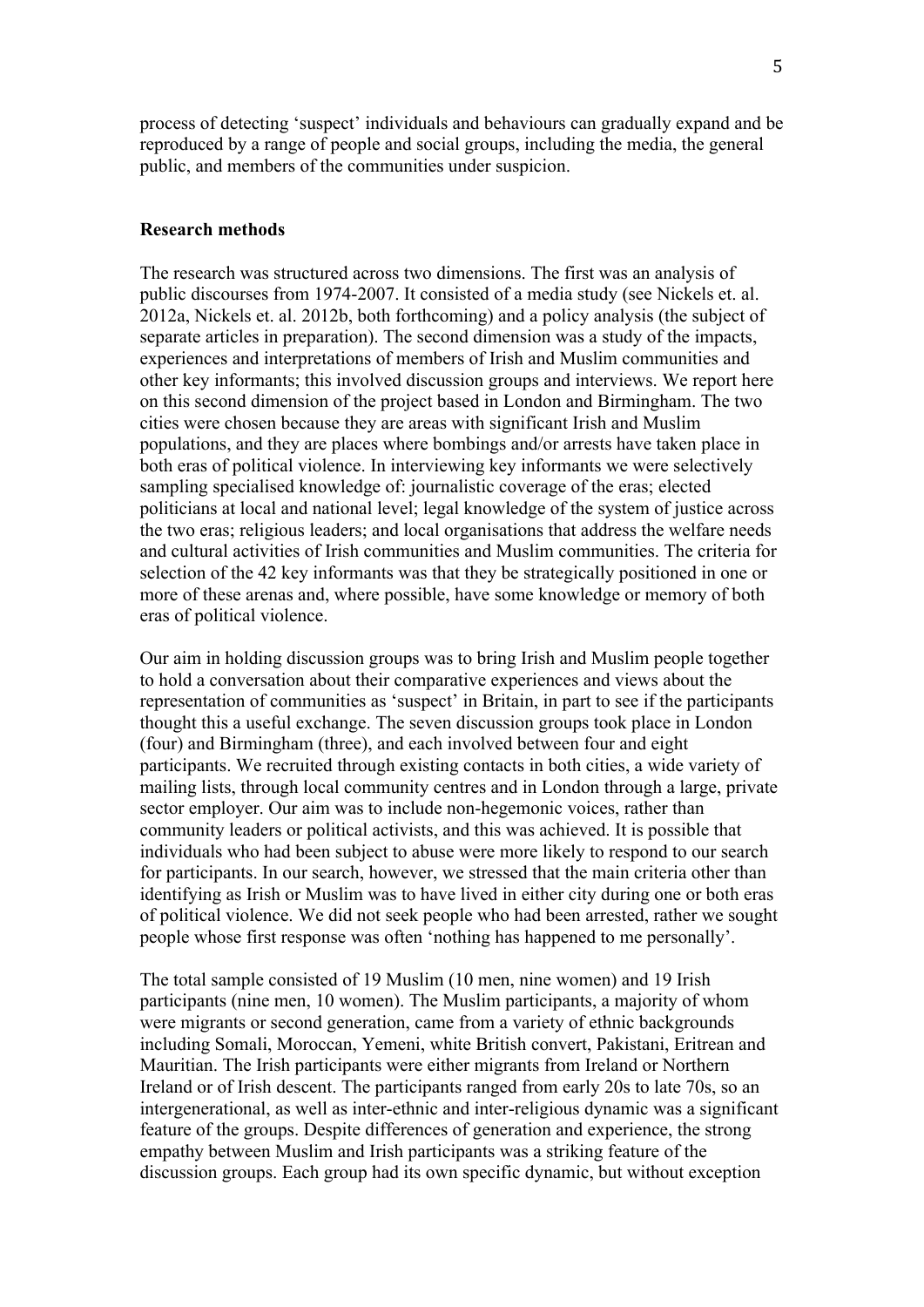attempts were made to understand the experience of others and to build bridges. A level of trust was established in some groups such that it allowed people to recount quite disturbing experiences. There was a consensus in all the groups that the comparison had been useful and beneficial.

The findings reported here are therefore based on the qualitative part of the project rather than the quantitative research we engaged in for the media and policy studies. We aimed in this part of the research to provide a map of the experiences and impacts in everyday life reported by key informants and in discussion groups. We cannot verify definitively that the catalogue of experiences and impacts of being 'suspect' described in these interviews and discussion groups are likely to be common ones for a sizeable proportion of Irish and Muslim populations. But the combination of key informant interviews, sampling specialized knowledge, with discussion groups, which brought together self-identified members of both sets of communities in mutually engaged exchanges, is suggestive that they may well be, particularly in the two cities concerned.

#### **Awareness of being 'suspect'**

This section draws on data from the discussion groups in Birmingham and London supplemented by evidence from the key informant interviews.

#### *Everyday Encounters and Experiences*

We begin with two examples of participants in the discussion groups relating how in their everyday lives they became aware of being suspect. It was striking that in both eras some of the worst abuse took place in workplaces. As this Muslim man's account in one of the Birmingham discussion groups illustrates:

And like myself, about five, six years ago I was working somewhere where it was, I was the only Asian person there, and at the time it was, the Iraq war was about to start and there was some discussion going on, it was about cricket or something and it was about Pakistan losing. I wasn't from Pakistan anyway, I was trying to tell them I wasn't from there. I am an Arab. But to them, because of the ignorance as you were speaking about, they never even know what the difference was between an Arab and a Pakistani. So basically anyway the discussion went to Iraq and then a person made the comment that, 'When this war starts we're going to get you and hang you.' That's what they said to me. And I said, 'You're going to hang me?' And they said, 'We're going to hang you'. And I said, 'You and who?', you know, because I was upset at the time that he could make a statement like that and I thought that growing up in this area, in this community, why is it, suddenly it can just turn like that, the whole thing again. So I can see the similarities between us to be honest.

At work people mix and communicate more than in other public spaces outside the home and neighbourhood. It is therefore not surprising that this exchange took place in the work context. This man, who was distinguishable as 'the only Asian person there', was assumed to be Pakistani and by one person at least associated directly with the representations of Iraq at the time as a place with weapons of mass destruction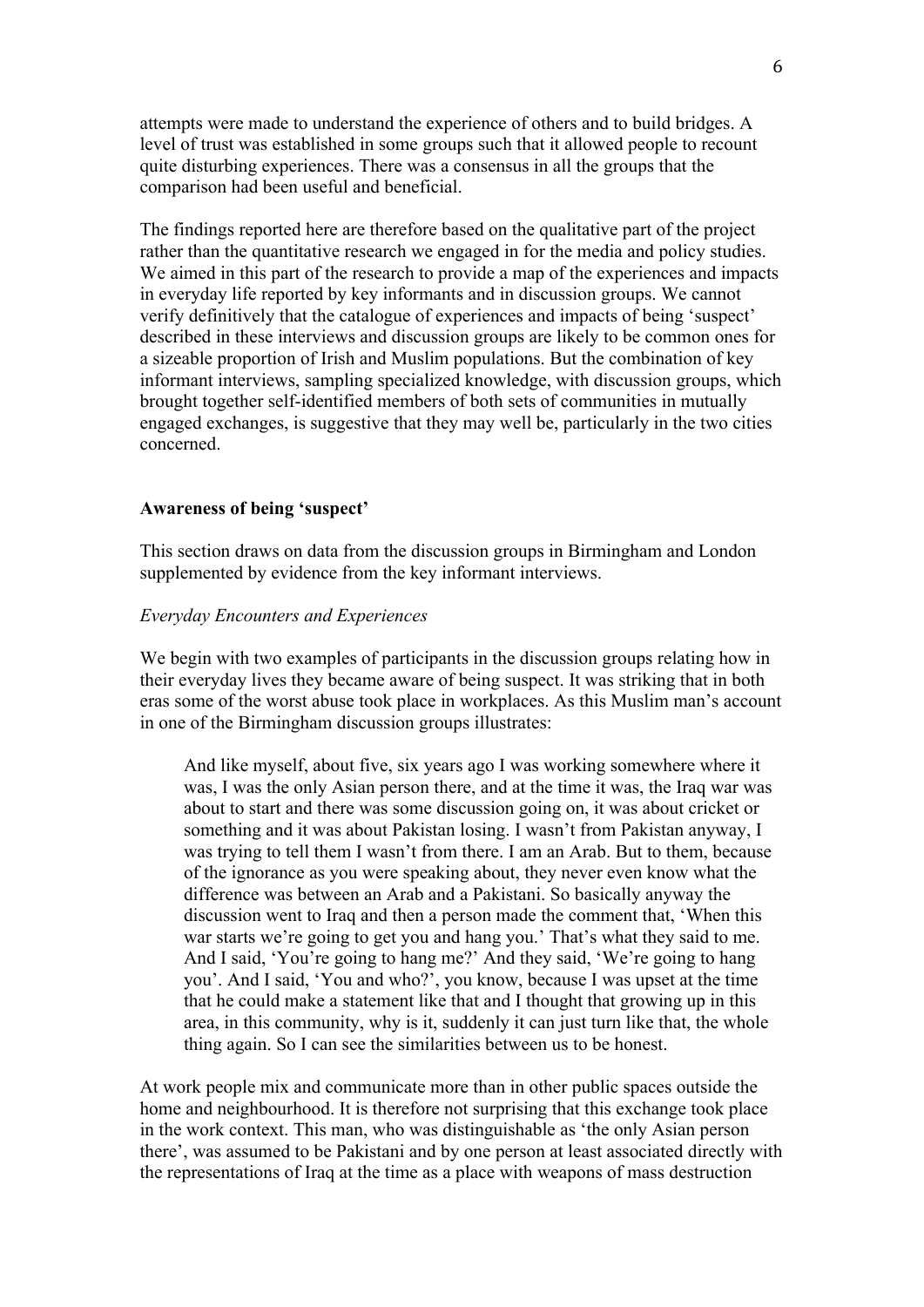trained on 'the West' and with the 'war on terror'. This is an example of the deployment in an everyday encounter of one of the most important aspects of the dominant narrative of terror that 'Islamic terrorism' poses a massive threat to the security of 'the West'. Here it is operationalised by pinning responsibility on an assumed Pakistani; indicating how suspicion in the popular imagination attached to both Pakistanis in particular, all assumed to be Muslims, and a racialised Asian Other in general.

The ways in which friends, neighbours or acquaintances might communicate to an individual that they were being perceived as a member of a 'suspect community' were not always as directly threatening as the above example but could nevertheless be intimidatory and induce fear. For example, one Irish woman described leaving her flat in London one morning in the 1980s:

I remember going to work one day and one of the tenants downstairs she called me coming out. What have I done wrong, you know. She said, 'Put your arms out' and she was kind of going like searching. Then I realised what it was all about, you know, the devastation, it affects you kind of, you know. Lots of underlying remarks and just ignore them.

This woman early in the discussion group described the experience of living in London at the time as not difficult and that it involved her going to work as usual and living her normal life. But as the discussion progressed she revealed more and more things that happened to her that she found both upsetting and exclusionary because she realised that people associated the fact that she was Irish with possible connection with or agreement with the IRA. She had rarely discussed these incidents with anyone. In this case a woman who will have known that her neighbour was Irish half jokingly but with serious intent communicated her suspicions about Irish people. These fears were fed in part by regular police injunctions to watch out for Irish accents and tell them about Irish neighbours or workmates (Hillyard 1993: 258-9).

We selected these two examples, but there were many others in both eras of verbal intimidation and physical attacks. Both Irish and Muslim discussion group participants described having suffered verbal and physical abuse in everyday encounters. Abuse could be at the hand of both people known to the person attacked and by strangers; these attacks occurred primarily either at work (especially in the Irish case) or on the street (especially in the Muslim case). There were similarities in the type of verbal abuse or intimidation experienced, which included: being confronted with media reports of bombings, being asked to account for Islam or Ireland, being called names in the street or even being directly accused of terrorism. For example, one second-generation Irish man said:

… quite often during the working week, and when you were out with your friends socially, you might be defending yourself and your heritage and your background and your people and your country and your religion from their perceptions of what it was all about and what it meant and what they thought was my involvement or support for it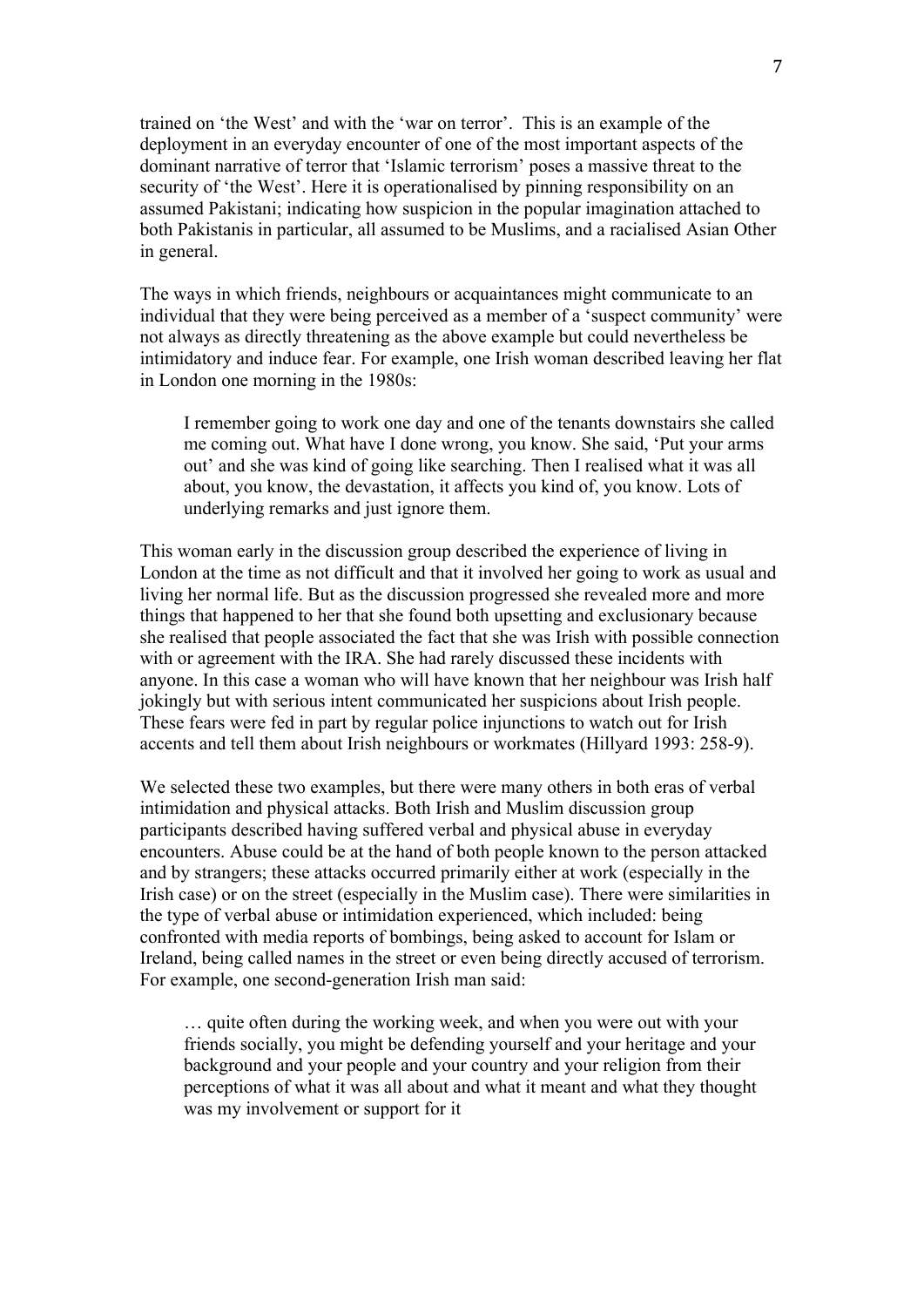Key informants that we interviewed elaborated on this process whereby in the aftermath of violent incidents it was whole communities who were held responsible. This example is drawn from the era in which it was the Irish community:

I was on a news desk of the Daily Mirror on the Saturday when the Birmingham bombs had taken place the night before and the vilification towards Irish people that came in from normal members of the public who were ringing in expressing their disgust.

And there were other episodes such as the assassination of Lord Mountbatten. … I was approached in tears by a secretary who prodded me in the chest when the funeral was on TV and accused me, my lot of having carried out this terrible murder.

Another way in which people became aware in everyday encounters that they were viewed as 'suspect' was by being shunned. Muslim participants recounted being stared at and shunned in the street or on public transport. Irish participants talked about being ignored or shunned at work. This went on for months in Birmingham after the pub bombings in 1974. The other places participants described being ignored or shunned were shops and banks. One woman described how she was 'sidestepped' in the street by people who knew her for months. Public space was therefore the site of potential attack and abuse or of being ignored and shunned.

Being ignored or shunned was described by one key informant, the Chair of a Roman Catholic charitable organisation, as one of the practical consequences of 'being a suspect community' in that:

… part of the notion of being suspect is if someone sees you on the street and if you belong to a community that they think might be attacking them, they will want to walk away or go in another direction or not encounter you or whatever and you maybe more friendly than everyone else on the street.

He went beyond the comparison being made here and pointed out that there were some similarities with the harassment from the police and other authorities that in his view young African Caribbean men experienced. He added: 'we for instance work now with second and third generation black and Asian young people and we are trying to build their self confidence and self respect. Partly because we feel society has undermined their self-confidence and self respect to a degree by slightly branding them a suspect group'.

The negative responses in public space recounted by Muslim respondents were based primarily on appearance, whereas the contexts in which Irish respondents were treated negatively involved speech, and thus the revelation of assumed Irishness through voice or through name recognition (a frequent way in which the second generation Irish were identified). In these ways in both eras of political violence the public realm became problematic to participate in and negotiate. Different locations were problematic with, for example, Irish people experiencing fewer problems on the street than Muslims (except from the police in Irish areas) but more in places like pubs (where they were expected to be and Muslims were not).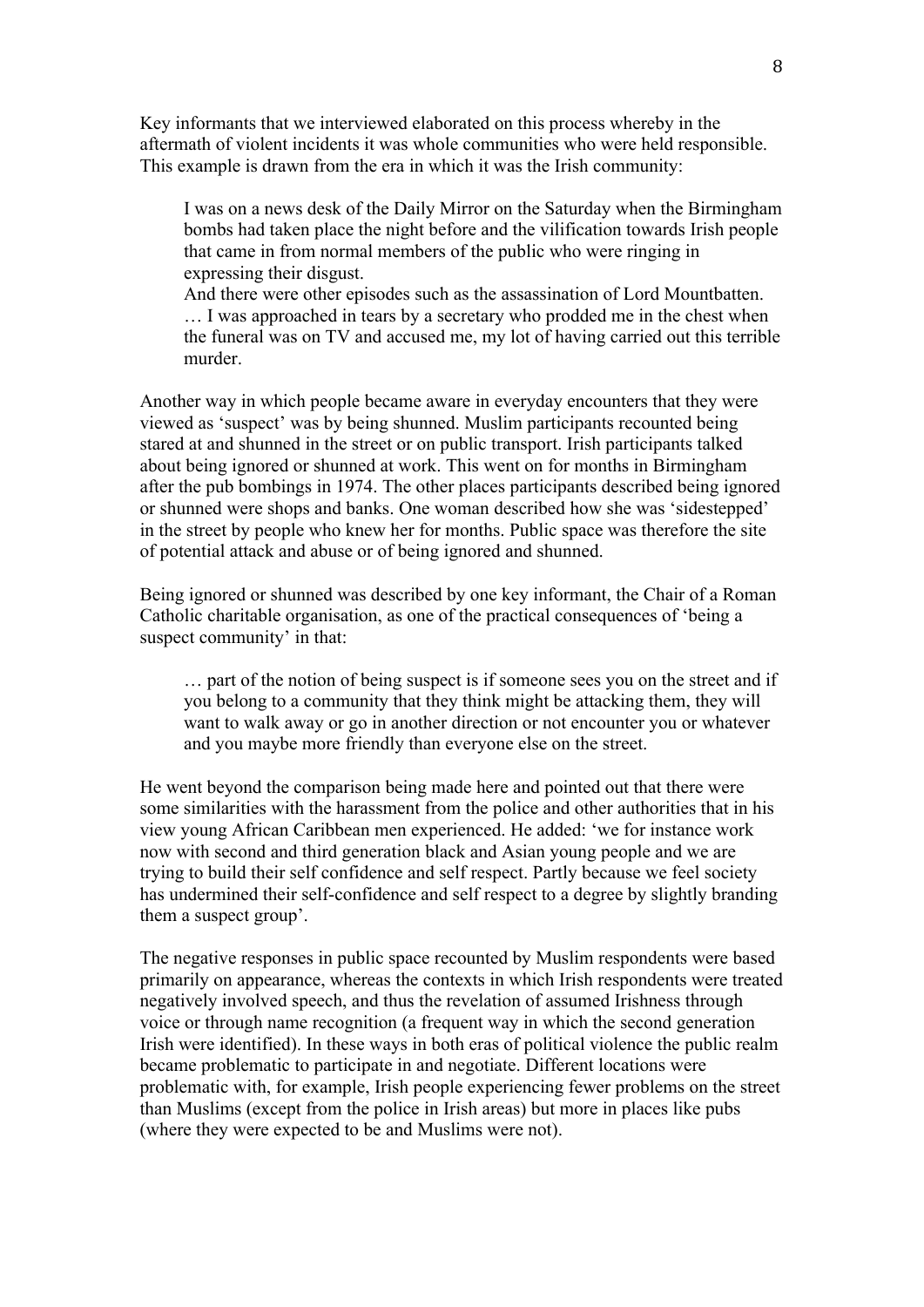A number of the participants in Birmingham, both Irish and Muslim, wondered and exchanged views about how people who they had grown up with or lived and worked with in the same 'community' had become suspicious of them as it seemed 'overnight'. This was often deeply upsetting and of lasting impact and was recognised as a similarity of experience. This might prompt us to consider the process by which the familiar is made remarkable and then familiar again and how this is a fertile site for the mobilisation of political anxiety (Burman 2010:204). As Jenny Burman suggests in a discussion of similar processes in Canada, a process of affective recircuitry can occur whereby a 'crisis-based realignment of vectors of trust and suspicion result in transformations of resident's pcyhogeographic mappings – nourished by political and media fear-mongering (p.204). So in periods of crisis, at once manufactured and genuinely 'felt' people are called upon to police each other, which inevitably triggers anxiety in potential suspects and fears amongst those doing the suspecting.

## *Policing as part of everyday experiences*

Part of the account of everyday experiences involved a discussion of policing. Although there were some positive comments on the role of the police, a predominantly negative experience of policing was shared in the discussion groups. A range of similar actions across both eras of political violence were described – stop and search, house raids, being stopped while travelling, being arrested – all of which left individuals in no doubt that Irish and Muslim people were perceived as potentially 'suspect' by the police. The two most discussed aspects - experiences while travelling and surveillance practices – are discussed below.

The experience of discrimination while travelling internationally is common to both groups, and both key informants (with personal experience of what they were describing) and discussion group participants felt they were subjected to extra or intrusive checks, particularly at ports in the past for the Irish and airports for Muslims. One second-generation Irish key informant described the regularity of the experience:

I can remember being pulled in and given an extra form of questioning by immigration staff at Dover as to who am I, where had I been, who had I seen etc - and that happened to me quite a lot - Irish passports during those years in those queues were always singled out for greater attention - you just got used to be held for that extra 10-15 minutes if they chose to, to question you

While a young Muslim key informant, a community organiser, described his shock and disgust when one of his Mosque teachers was pulled aside on a plane to Saudi Arabia because he was wearing the Salwar Kameez, as is traditional for Pakistanis, had a beard because he was an Iman and because he had a hat on. This utilisation of combined markers of ethno-national origins and of religion made him and others he argued aware of how widespread the net might be and induced the general fear 'that anybody can get picked up at any time and nobody can do anything about it'.

This young man's concerns were echoed and given flesh by another key informant, an Irish man who was a community leader for many years and frequently visited police stations trying to establish what happened to people who had been picked up under the PTA. He describes his own and others experiences of harassment from the police: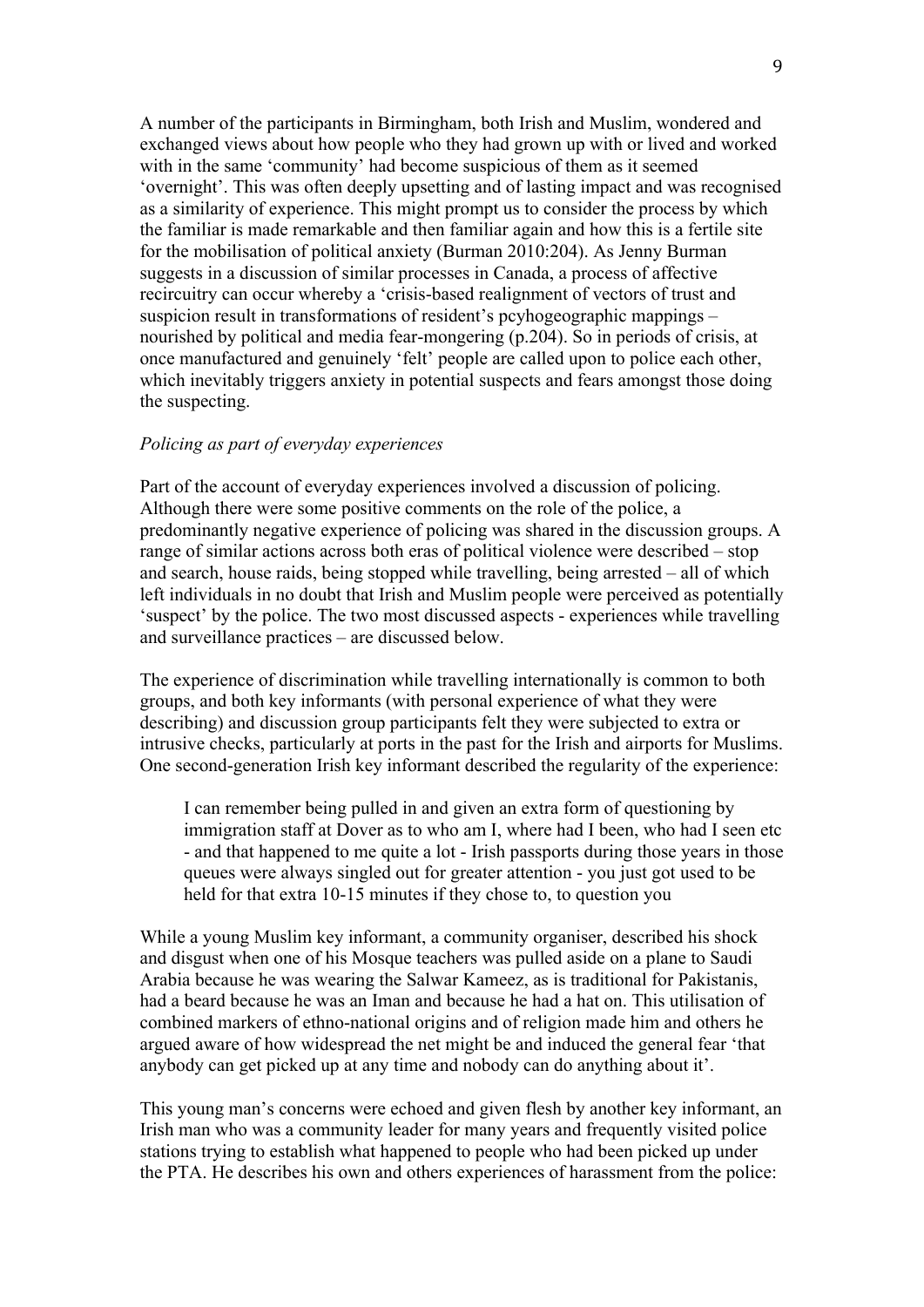I had a little situation myself: I was working in a particular place at the time, and a Category A prisoner had asked for me to be added to the visitors. … and I get on quite well with Special Branch and I got to know a lot of the persons, we saw that each of us had a job to do etc etc - but the Special Branch went to my place of work and they were waiting for me to leave and only realised this later I went out on business and then they went into the office to ask for me. They already knew that I had gone out. And the person they were speaking to, it was in a small borough but he was the town clerk in a very, very small area. And they told him that I had applied for permission to become a visitor to a Category A prisoner. Now, I mean, that was quite deliberately to make things difficult for me. And as it happened I had told him [the town clerk] that I was going to visit a prisoner regularly.

Now if they did that in my case, then what did they say to the neighbours of the person who had been picked up. Were they saying we suspect him of being involved in a bombing plot, whatever.

Fears of being 'picked up' can stem from incidents people hear of happening to others and also from direct experiences of police harrassment.

One other category of policing that frequently came up was that of 'being watched': the perpetual gaze of the authorities was cited as a pernicious aspect of being 'suspect'. In the discussion groups there was a strong sense that Irish areas or likely places of public congregation in the past and Muslim areas or buildings currently were under surveillance (these principally involved pubs and mosques respectively). A perception of being perpetually watched was therefore very strong and is obviously not illusionary as the example of Project Champion in Birmingham demonstrates. Project Champion was a secret police operation to place Muslims living in parts of Birmingham under permanent surveillance and implemented with virtually no consultation, oversight or regard for the law (see Lewis 2010).

#### **Impacts of constructing communities as 'suspect'**

At some length discussion group participants and key informants discussed immediate and long-term after-effects that constituted the impacts of being 'suspect'. Broadly these impacts can be classified as: low profile/silencing; alienation and psychological impacts; internal divisions; and resistance. A low profile was described as being either an enforced or an adopted response. It was seen as an enforced response when it resulted from the existence of such a skewed public debate that to speak up at variance with the predominant narrative of terror was often sufficient to render someone 'suspect'. This could happen anywhere outside of the home, for example at work or meeting friends, and was described as part of how people experienced constraints in public space. In this way individuals felt silenced. Maintaining a low profile as an adopted strategy was largely attributed to a collective siege mentality or, and this was the commonest impact reported, to fear. This included restricting the places they frequented for shopping, meeting friends and family, and being very careful about whom they spoke to. In the Muslim case, this involved not discussing politics (for example at work), avoiding certain areas of the city, being careful on the telephone and internet, and taking care not to mention al-Qaeda or terrorism, even in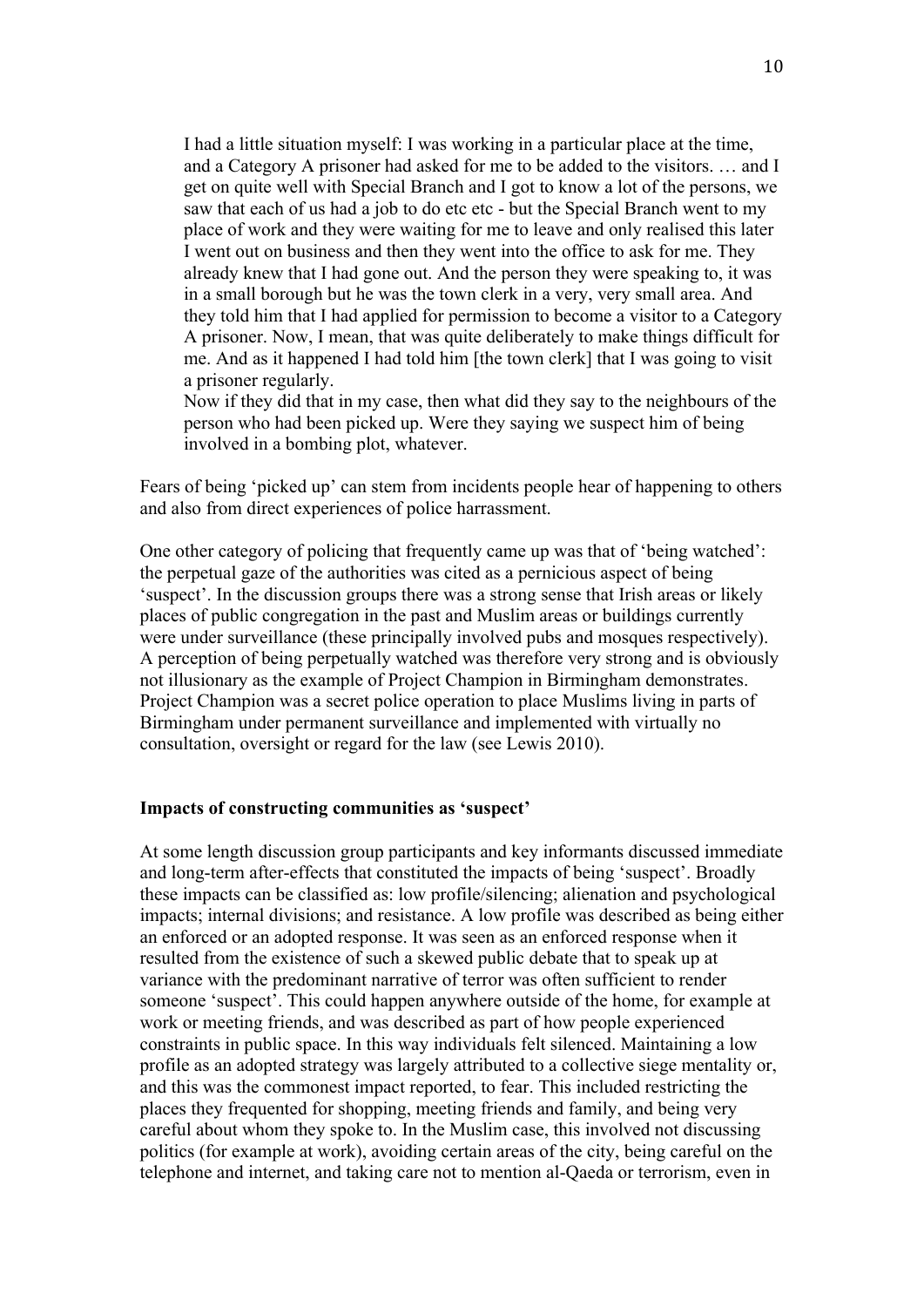jokes. Irish participants frequently described keeping quiet so that their accents would not be noticed and being reluctant to discuss Northern Ireland.

Another widespread longer-term after effect of being 'suspect' was alienation. This resulted in particular from policing practices, from having their loyalty questioned and from pervasive discourses of 'us and them' as this Muslim key informant explains:

… the experience is very alienating. And I think, is alienating and creating, is promoting the concept of 'us and them' and dividing communities. And you know, the irony is that sometimes this is done in the name of cohesion … there is huge problems with the psychological impact of all this demonisation which it has never been measured and I think that needs to be measured, what psychological impact it has got and how that is going to affect the whole community - people have got a lot of psychosis that is connected to police and security and so forth.

For some young Muslims, apart from disaffection, alienation was said to lead to a variety of responses including an increased inclination to assert a Muslim identity, sometimes to join gangs and in a tiny minority of cases to develop politically radical views (not to be confused with what are referred to as extremist views, see Spalek and Imtoual 2007).

A further long-term impact was the creation of internal divisions either within communities or families. The suspicion of a fifth column could cause divisions in families which were sometimes expressed along generational lines. These divisions were seen as a direct result of anti-terror measures, which encourage internal community surveillance and an emphasis on this as a responsibility of individual citizens (for discussion of this process in the contemporary period see Mythen and Walklate 2006, Spalek and Lambert 2008). Finally, the participants in the discussion groups and interviewees discussed patterns of resistance to being 'suspect'. These practices were generated by the anger felt at being perceived as 'suspect'. Irish and Muslim individuals described deciding to challenge what was being said or done to them in public spaces: on the street, in shops and at work (see also Hickman and Walter 1997, Silvestri and Cherti 2007). It is these everyday encounters with 'the public' that have some of the most long-term impacts on their lives, including psychological impacts.

## **Similarities and Differences between the two eras**

Key informants were specifically asked to compare the contemporary period with the period when the Irish were 'suspect'. Reinforcing what emerged from the discussion groups the similarity mentioned more than any other was that both Irish communities and Muslim communities were associated with terrorism and similar measures had been implemented in both eras. One second-generation Irish man working in a community organisation in Birmingham stated:

Well, it's a bit I suppose the same as the Muslims are suffering now. Erm, all of the Irish people then were treated as terrorists and bombers and that…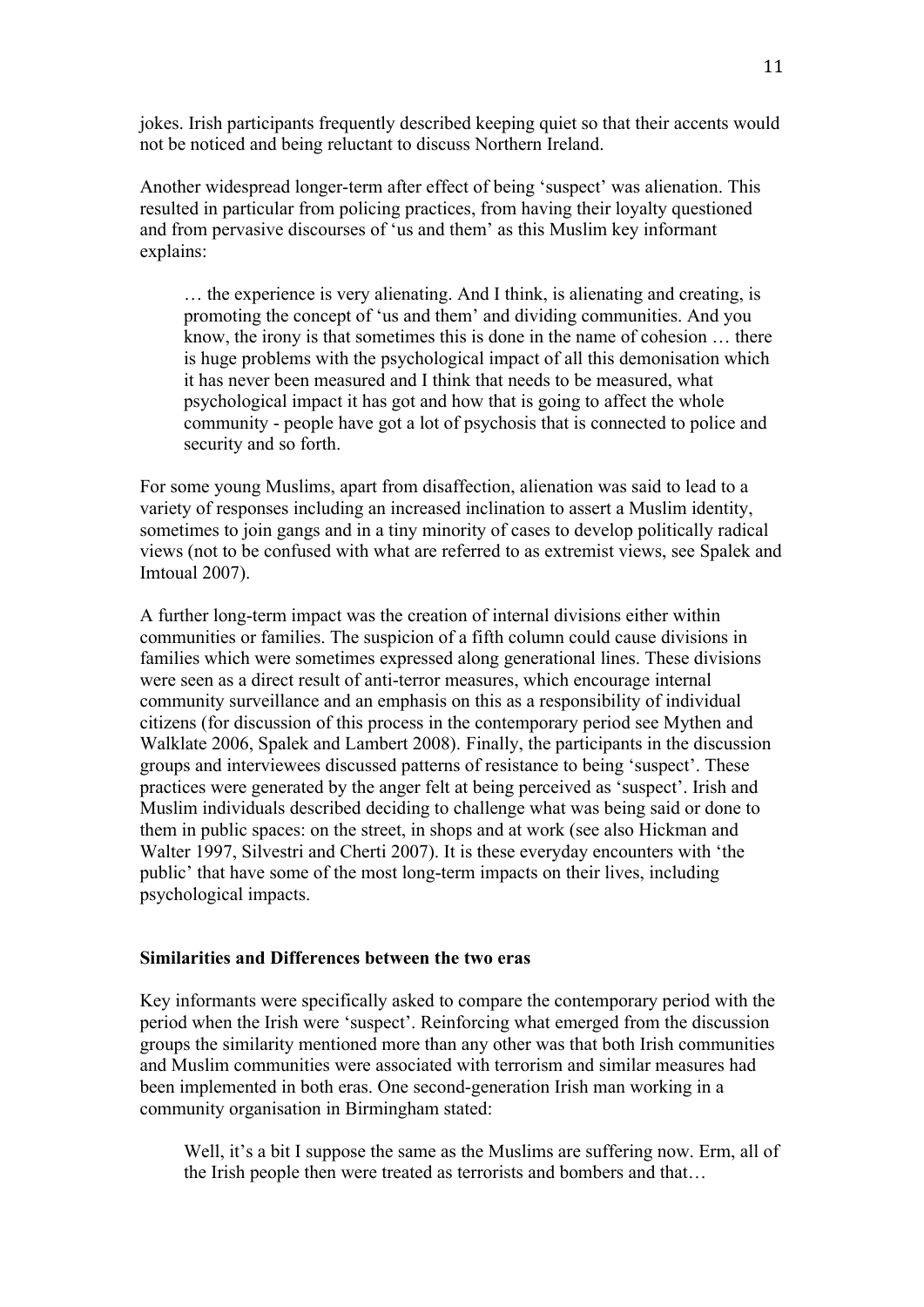Muslims, yeah. In general conversation, they say, 'oh, these Muslims, you know, they are all at it, they are all making bombs and that'. Same as the Irish. I mean, the Guildford Four. Look at how long they suffered.

A number of Irish key informants responded along similar lines. A young Muslim woman working in a community organisation in London commented on the similarities in another way:

I would have been very young sadly to remember too much about the Irish experience. But I do remember the bombing of the Conservative Party conference. I remember the notion of it being a threat as great as you now hear in terms of the terrorist threat you now hear from Muslim extremists identified… I think there were resonances of what Muslims are now experiencing in terms of questions to whether or not they endorsed parliamentary democracy, whether or not they showed allegiance to the Queen

In this response the similarity is drawn in terms of the marginalisation of Irish and Muslims as perceived endorsers of political violence and as potential traitors. Implicitly both were positioned outside of or in ambivalent relation to Britishness, and the values British citizens are expected to share. Both these key informants are making connections between the two eras and commenting on the process by which whole communities are rendered as 'risk repositories by virtue of sharing some or other of the characteristics of the "typical" terrorist' (Mythen and Walklate 2006:390).

The main differences discussed by significant numbers of the key informants related to their assessments of the relative vulnerability of Irish communities and Muslim communities as immigrants to discrimination and harassment and of their comparative public profiles. Many interviewees thought that Muslims were more straightforwardly identifiable and therefore could not hide and were more easily harassed. A civil liberties activist in London argued:

I am not saying there wasn't a racist element in the 1970s but you know, but you are more markedly different. I mean, what I am saying is in the 1970s you could probably lower your voice or not speak, which is not great for any human being but you can probably do that and be smart and get out of trouble and you can't, you know, lower your skin tone, that is an added dimension, I think, you know, that sometimes people forget.

A young Muslim professional in Birmingham viewed things to some extent differently:

… in terms of differences yes, I think the Irish people probably had it hard because we haven't seen that but when you look at our side maybe they had it more harder than us because they were very much involved with the English community, with the British people, whereas the Muslim community are kind of a Muslim community itself. The only time they probably face our non-Muslim colleagues is probably at work or if we go out of the area where we live. So we probably get it easier to a certain extent… So I think the Irish probably had it harder some points but then if you look at the other points maybe not as hard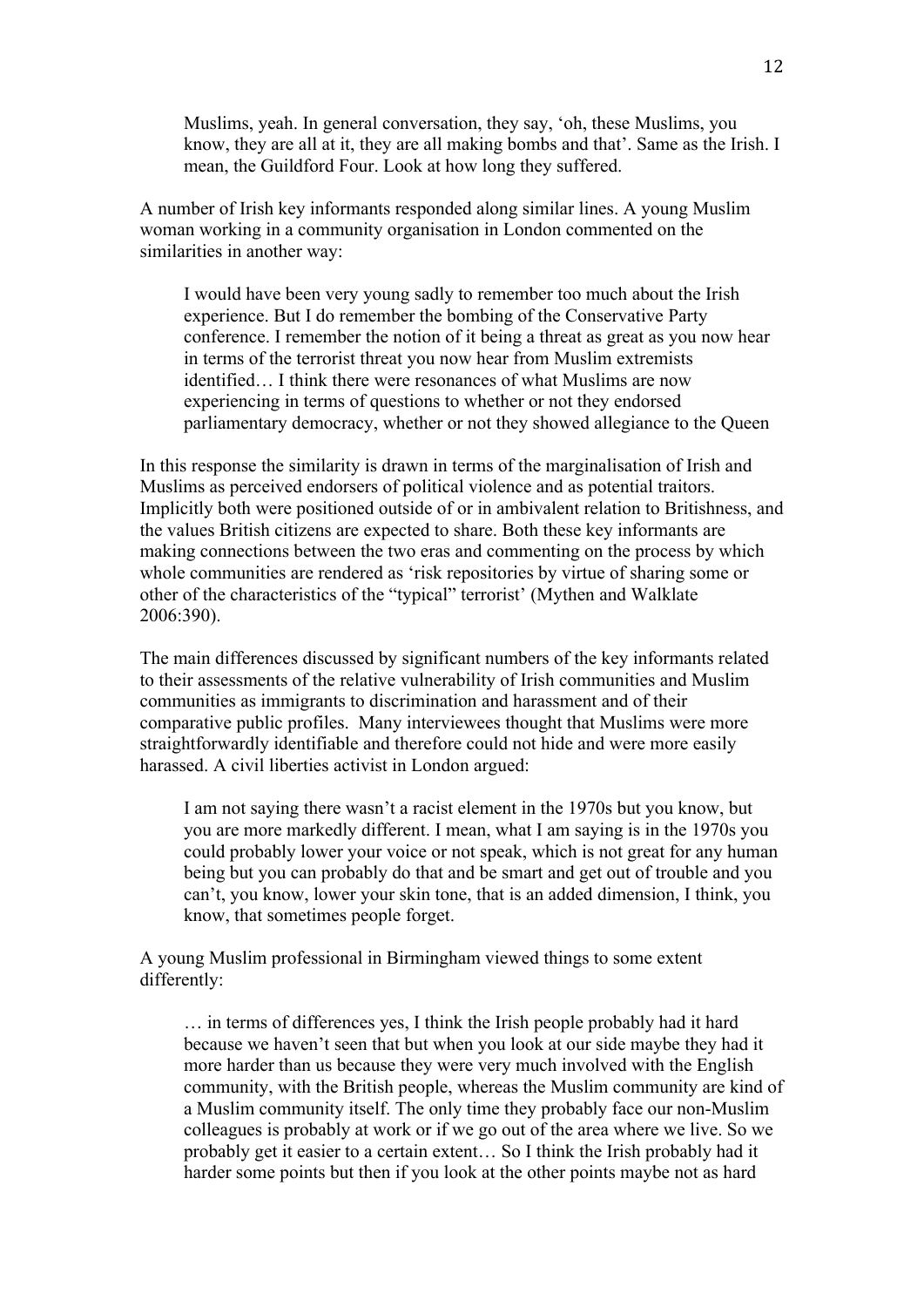because we don't just get attacked because of the religion that we follow, it's also because of the colour and the racism issue comes into it.

His perception of the positioning of Irish people in relation to the English/British results in empathetic comments on how things may have been harder for them in the past; he is implying that their degree of contact with the majority ethnic population and possibly their expectations may have led to a worse backlash. However, his description of Muslims being afforded protection from backlash through their placebased communities also implied the defensiveness against backlash that this can constitute as decisions have to be made about 'if we go outside of the area where we live'. He ends by echoing the point of the previous quotation that visible difference makes Muslims more susceptible to harassment than the Irish.

His analysis of the complexity was borne out in these comments by an Irish woman in Birmingham with long experience in local Irish organisations:

See the sad part about the Irish as well is that in some cases erm, the older people now as well if they could … Because of the, how they felt and how they were discriminated against or how they felt not as valued as sort of like a, one of the host country, they felt like they were foreigners and that, if they could get away with being classed as English, they thought that was a great kind of achievement really.

Here she is expressing a view about the responses of many Irish people in the 1970s, and 'now as well', and their perception of not being valued (see also Hickman and Walter 1997). Her comments are similar to accounts of the 'confidence inside the Muslim community' being 'at an all time low' and that many feel like 'conditional Britons' (Bari 2011). Another Muslim key informant stated:

… definitely being a suspect community has got a psychological sort of cost to it and that has never been measured - people's confidence has been affected so much that they see themselves as a second class citizen and actually want to conform into that sort of second class citizenship sort of basis

A final extract further illustrates the complexity of accounting for differences between the two eras and is taken from an interview with a worker in an Irish voluntary organisation in Birmingham:

… in '74 it was fair game in factories and schools and services to racially abuse people… there was no legislation to protect people. But latterly there has been and that is a, I guess, a slight change in the two communities. Because, I mean I am sure that Muslim people are verbally abused but there was no legislation to protect people in the workplace and in schools etc. But nothing for the Irish in the early seventies. There was no kind of recourse … You know, an employee couldn't be disciplined for calling somebody an Irish whatever, murderer, murdering bastard in 1974. But latterly if that would have happened and you would hope that procedures would be followed.

A number of key informants, both Irish and Muslim, held the view that the Irish had had no protection in the past; and that by comparison, due to a number of legislative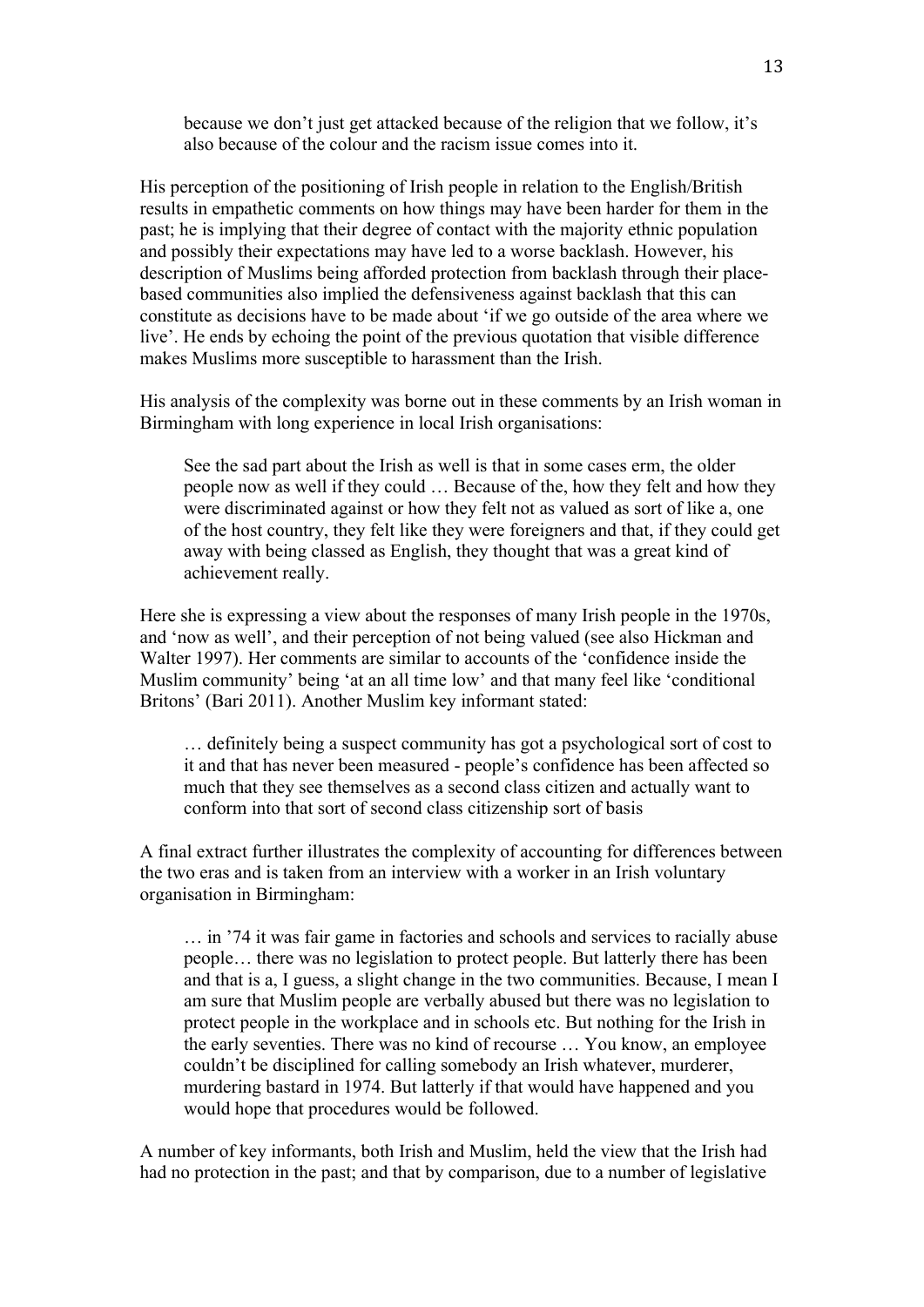changes, Muslims had more rights in the 2000s. This latter positioning, it was stressed, did not, however, deter being constructed as 'suspect'.

The contrast was also drawn between the more assertive public profile of some Muslims now compared with the lower public profile of the Irish in the previous era. Although the better legislative protection afforded for human rights and against discrimination was seen as underpinning this difference, the explanation was also seen to lie with the response of many of the younger generations of Muslims to being 'suspect'. One common response has been a reassertion of Muslim identifications amongst younger people, with many being proud to express this publicly. Their more confident public response was partly attributed to the second generation Muslims being older now than the equivalent Irish second generation were in the 1970s. Second and third generation Muslims are seen as claiming their place as British citizens. In contrast a majority of other Muslims, usually of the migrant generation, are characterised as keeping their 'heads down' in a similar manner to the response of many Irish in the 1970s.

In summary, the evidence of the discussion group participants and the key informants not only confirms that it has been sufficient to be identified as, or assumed to be, Irish or Muslim in order to be perceived as or treated as 'suspect' but it also details how for most people this is the result of everyday encounters and experiences. It is in their encounters with neighbours, workmates or strangers in shops or on the streets that our research participants have described becoming aware of being suspect. This does not happen all the time but the fear of it occurring can be ever present as a backdrop to daily life. A state of fearfulness was described by Muslims as existing in the present period and by Irish people in relation to the past, and in both cases, 'lying low' and 'keeping your head down' were common responses. The state of fearfulness and suspicion was said to lead at times to divisions within communities. However, anger and alienation were also felt, and both Irish and Muslim respondents made connections between being treated as 'suspect' and practices of resistance.

## **Discussion and Conclusion**

A large majority of our key informants and discussion group participants provided evidence of the everyday nature of being 'suspect' in both eras of political violence. But a small number of our key informants (three out of 42) and discussion group participants (one group in London made up solely of young people) disputed that in general there either was or is in circulation a notion of 'suspect communities'. The three key informants who disputed the idea are all members of the political or legal establishment. One high-ranking legal office holder and member of the House of Lords said the following:

I think suspect communities is a dreadful over-simplification. There are certainly communities from whose number, within whose number there may be suspects. I mean, if you were to ask a member of the public who reads the Daily Mail, for example, where would you expect to find terrorists, they might say to you, in Leicester or in Bradford. Which defines the community from which they emerge. However, I think to hold the whole of the Muslim communities, using that deliberate plural, as suspect communities is just too broad a brush…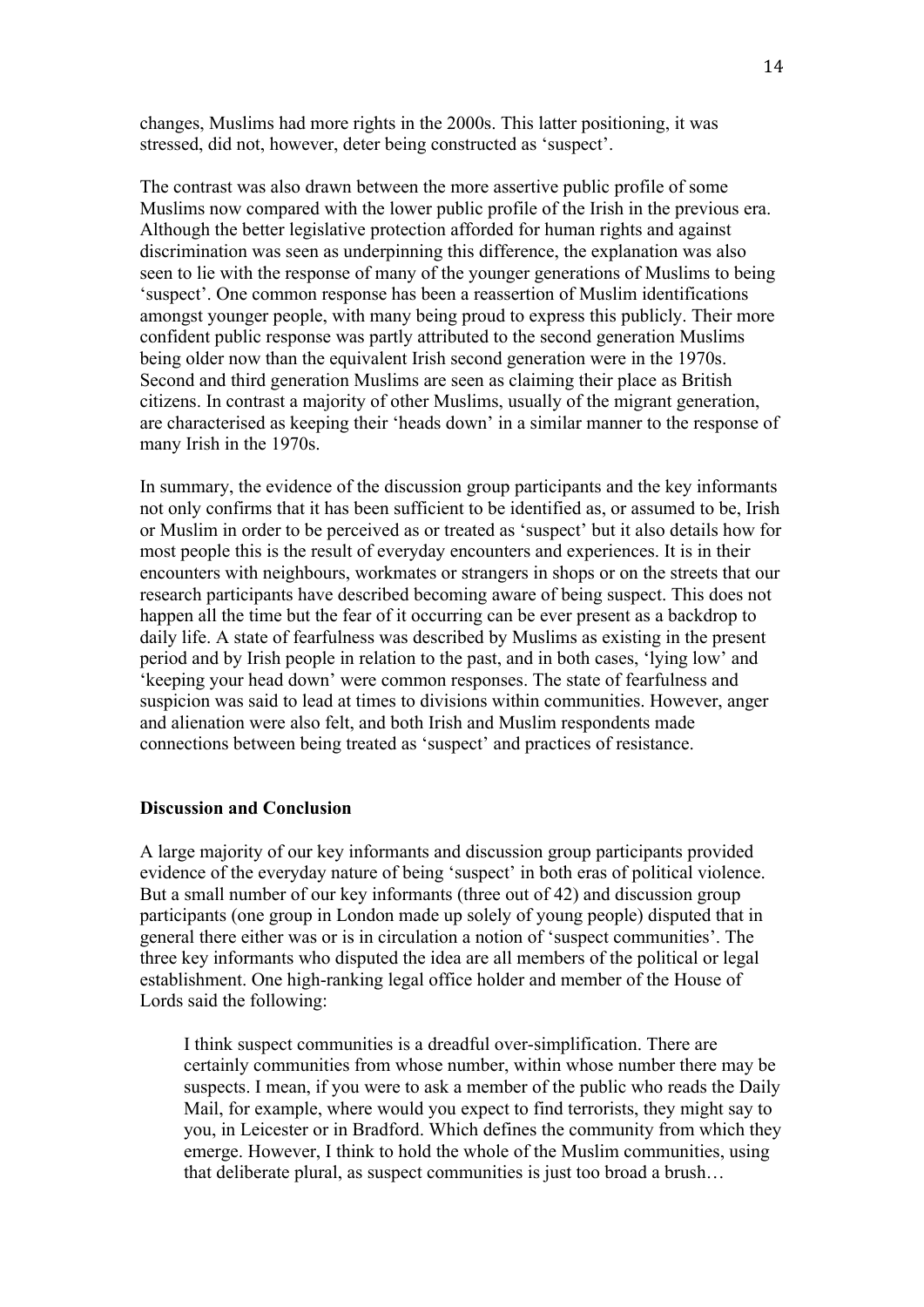I don't think it's realistic to suggest that the Irish were a suspect community. It was known that certain Irish people were terrorists but I don't think that the public ever damned the whole of every Irish person, man or woman you've met, with the soubriquet suspect or terrorist. Even though unlike al-Qaeda the Irish terrorists included men and women. … I don't think the public at large look at a Muslim and say, if they know that he or she is a Muslim they are terrorist.

He went on to say that he thought 'there were elements in the police that had a mindset about suspect communities up to or maybe in the beginning of the Nineties' but that since the McPherson Report had been published he thought this had receded. What is interesting about the above statement is the strong, and no doubt understandable, wish not to believe suspect communities have been created as a result of policy making in either era. At the same time he acknowledges both the possible role of the press influencing readers to conceive of 'communities' and 'places' from which terrorists are likely to come and the possibility that the police did operate with a notion of 'suspect communities'. The young people in London who queried the use of the term 'suspect communities' did so more because of its negative connotations and they did not want to be viewed as 'suspect'.

There is no doubt that the term 'suspect communities' is freighted with negative connotations and it was not liked by those participants who thought the notion was in wide circulation. Our findings, however, offer evidence that individuals have been responded to and treated as members of 'suspect communities', in relation to political violence, across four decades in Britain and that the concept of 'suspect community' still has currency as a theoretical and analytical tool. In both eras, these notions of 'suspectness' were attached to 'communities' formed predominantly from immigrations to Britain and this has involved consequences for social cohesion to which we now turn.

The experiences of 'being suspected' that our key informants and discussion group participants relate may be, as has been noted, produced by fear on the part of those being abusive or threatening or who actively shun their neighbours or workmates. Communities are being constructed as 'suspect' in a traumatogenic environment (Hollander and Gutwill 2006). Lynne Layton (2008), discussing the United States, argues government has retreated from providing functions that might contain anxiety and trauma (while enforcing 'strong legislative measures' which further contribute to engendering fear and alarm) and, in concert with the media, has kept people frightened. As Lianos and Douglas (2000:268) explain 'presumed dangerousness is the major postindustrial criterion for distinguishing between those who should be avoided and those who can approach.' The possibility of a terror attack lies in the background everyday reinforced every time someone walks through detecting gates.

This is the backdrop to community cohesion policy making throughout the 2000s that called for the need to:

'have a common vision and a sense of belonging for all communities' (Local Government Association 2002)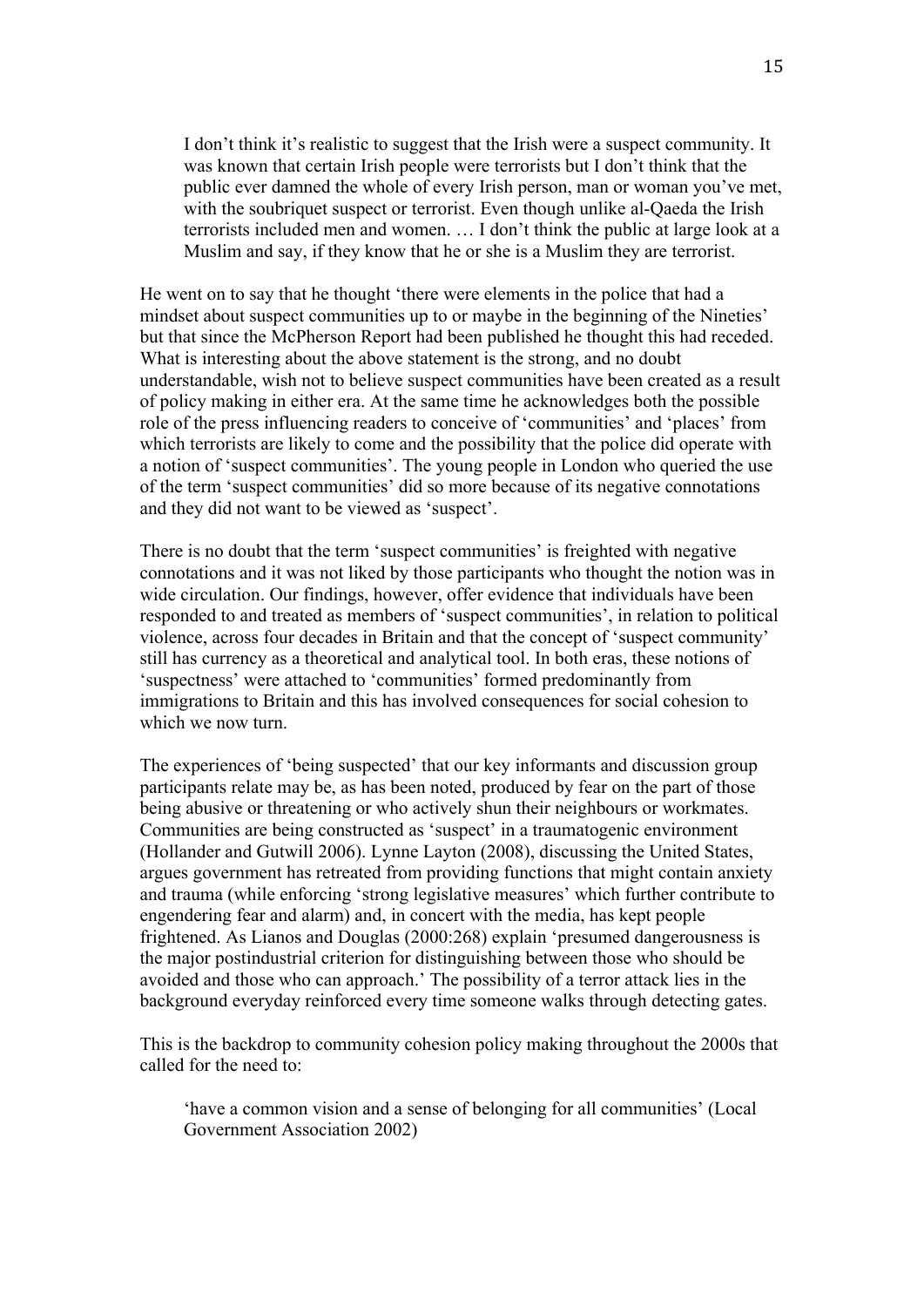'emphasise what binds communities together rather than what divides them' (Commission on Integration and Cohesion 2007)

'bring down the barriers that divide people in our country today' (Cameron 2011)

This research has generated substantiation across two eras of political violence that processes of 'suspectification' operate with notions of bounded 'communities' and therefore are more likely to divide communities than bring them together. It was enough to be identified as, or assumed to be, Irish or Muslim in order to be treated as 'suspect' and although this did not occur each day the fear that it might could be enduring. 'Bounded community' both as an experience of belonging and as a social practice may be reinforced both for those who are perceived as 'suspect' and for their neighbours, friends and work mates who now view them differently. Identifying members of 'suspect communities' by generalised characteristics of ethnicity, religion, colour or accent, is inimical to social cohesion due to its potentially polarising effects on the population as a whole and its unjust consequences for Irish communities and Muslim communities. In fact, one of the ironies of the community cohesion agenda is that it creates the idea of minority ethnic and religious communities and fixes identities within these community boundaries, while demanding they move outside them (Alexander 2007).

Imposed boundedness as a 'suspect community' limits experiences of belonging by inducing a range of feelings and responses – anger, alienation, resignation, fear, resistance – all of which are potentially exclusionary in impact and undermine feelings of acceptance. The evidence is that the impacts of these experiences of being 'suspect' include the process whereby forms of belonging that previously were part of a wider set of identifications for an individual can become more important as a result of being 'suspect'. This is usually accompanied by a motivation to express this enhanced identification in the public realm (some young Muslim women in the discussion groups described how they now choose to wear the headscarf, whereas previously they would not have done so). In other cases, the impact of being 'suspect' is, due to fear or another constraint, to adopt as low a profile as possible, to stay 'with one's own', and retreat from the public realm (two Irish participants expressed nervousness about attending a discussion group because of their still resonant memories of being part of a 'suspect' community in the past). Nevertheless, the reinforcement of boundedness by the construction of 'suspect communities' is, we found, in tension with the cosmopolitanism that characterizes places like London and Birmingham. Both Irish communities and Muslim communities are part of immigrations that are strongly culturally marked as well as deeply connected to those around them (Hall 2002). The empathetic connections established between participants in the discussion groups, where discourses of suspicion were not in operation, indicate the limitations and flaws of the community cohesion agenda with its identification of 'communities' as the site of the problem of political violence and as the site of interventionist strategies of cohesion.

One last argument about 'communities' and counter-terrorism is worth considering in the light of this research. There have been calls to engage community involvement more positively in a fight against extremism (Spalek and Lambert 2008, Jackson 2008, Bari 2011). Our research suggests that any positive representations of and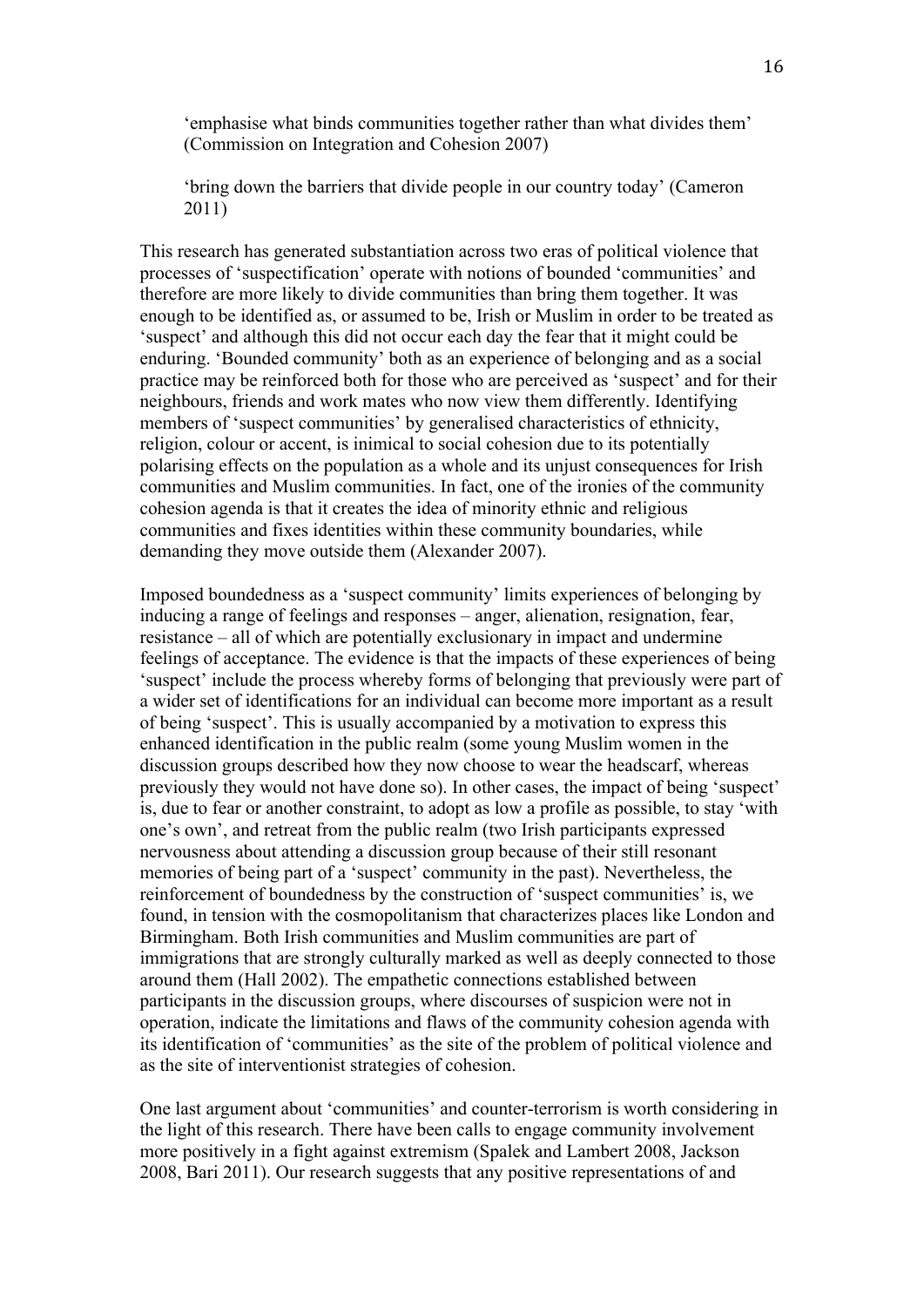engagement with Muslims in the current context would be beneficial. But our conclusion is different. Our focus has not been on extremism and we would agree with Michael (2008) that extremists are part of these 'suspect communities' as a result of the boundaries which have been drawn by public authorities and the media. The latter constantly speak of 'moderate Muslims' and 'extremist Muslims' (see Nickels et. al 2012b). We have been concerned to chart the impact of being 'suspected' on the everyday lives of Muslims in general. It is necessary to change the negative impacts of the process of constructing communities as 'suspect'. This requires a change in the practice of conceiving of certain communities within civil society as problematic for social cohesion and of conflating this with conceptualising certain populations as 'suspect' where political violence is concerned.

The current government has stated that it seeks to separate the community cohesion agenda from the counter-terrorism agenda. This is useful but their location of the problem of political violence and the focus of counter-terrorism remains fixed on Muslim communities and a strategy of rooting out extreme ideas (Home office 2011). This is a classic counter-insurgency strategy of the type that was unsuccessful in Northern Ireland. We have outlined here that there are many more continuities between the two eras of political violence, particularly in counter-terrorism policies, than politicians and policy makers readily admit. A dominant aspect of the narrative on terrorism in Britain, that there is a divorce between these two eras of political violence, needs challenging. This idea has led to insufficient lessons being learned, from one era to another, especially as regards the negative impacts of practices of suspectification on Irish communities and Muslim communities. This, possibly, unintended consequence of counter-terrorism strategies has also had negative consequences for the stated objectives of cohesion policies. The discussion groups demonstrated that with the removal of discourses of suspicion the common ground of Britain's urban multiculture was a sufficient basis for sympathetic exchanges. The people participating drew lessons from the comparison of the two eras in a way policy makers have not.

#### **References**

Alexander, C., 2007. Cohesive Identities: The Distance between Meaning and Understanding. In M. Wetherell, M. Lafèche and R. Berkeley, eds. *Identity, Ethnic Diversity and Community Cohesion*. London: Sage, pp. 115-125.

Bari, M. A., 2011. No section of British society should be treated with suspicion. *OpenDemocracy* (http://www.opendemocracy.net, downloaded on 26 June 2011)

Berman, P., 2003. *Terror and Liberalism*. New York City: WW Norton.

Blair, T., 2005. IRA are not al-Qaeda says Blair. BBC News, 26 July 2005 available online: news.bbc.co.uk/1/hi/uk\_politics/4718223.stm. Accessed on 29.11.2010.

Blok, A., 1998. The Narcissism of Minor Differences. *European Journal of Social Theory*, 1(1), pp. 33-56.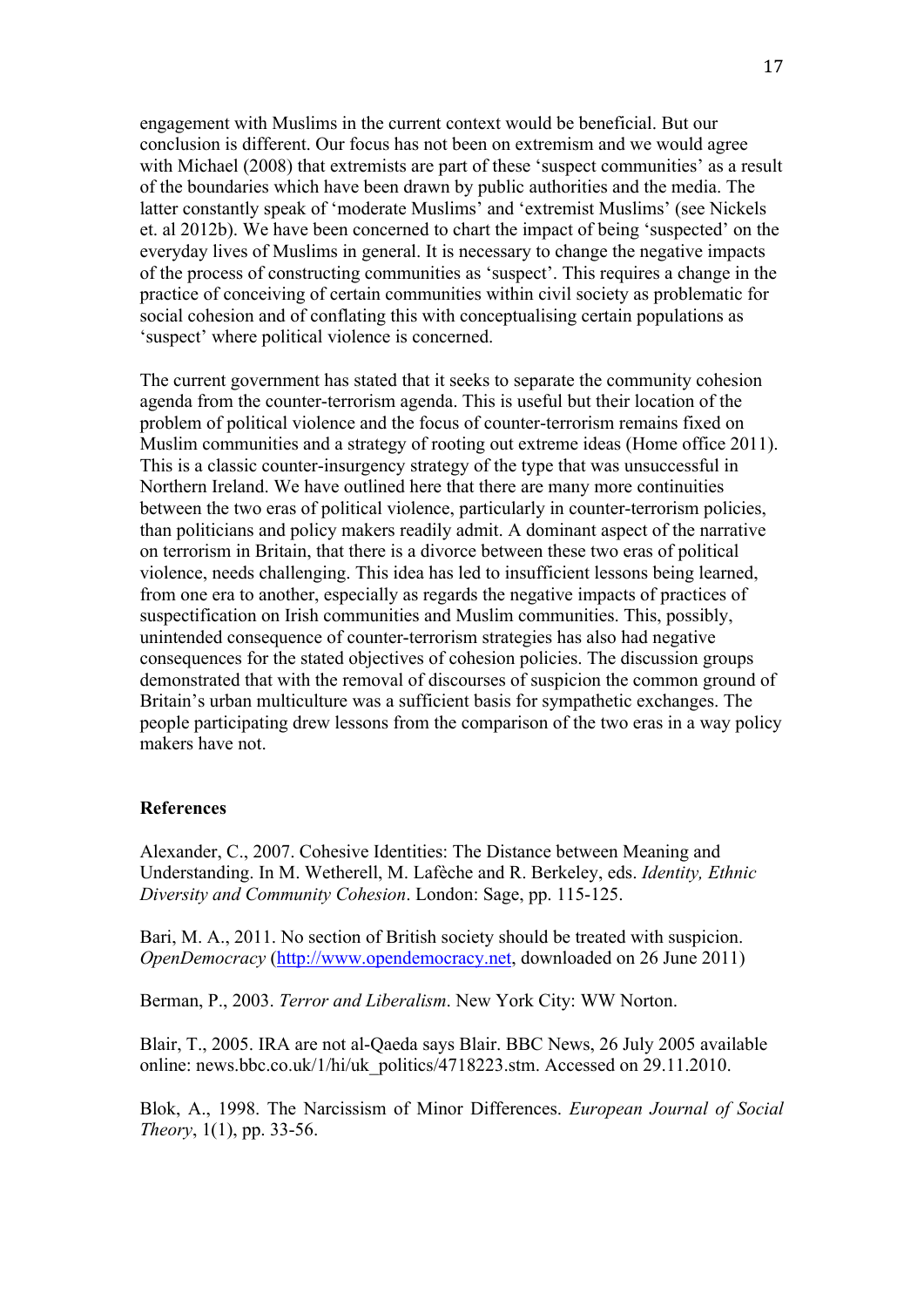Blunket, D., 2004. *New Challenges for Race Equality and Community Cohesion in the 21st Century: A Speech by the Rt. Hon. David Blunkett MP, Home Secretary, to the Institute of Public Policy Research*. London: Home Office Communications Directorate.

Cameron, D., 2011. PM's speech at Munich Security Conference. 5 February. http://www.number10.gov.uk/news/speeches-and-transcripts/2011/02/pms-speech-atmunich-security-conference-60293 (accessed 10 March 2011).

Cantle, T., 2001. *Community Cohesion: A Report of the Independent Review Team. Chaired by Ted Cantle.* London: Home Office.

Cantle, T., 2008. *Community Cohesion: A New Framework for Race and Diversity*. London: Palgrave Macmillan.

Clarke, J. and Newman, J., 1997. *The Managerial State*. London: Sage.

Clutterbuck, L., 2006 Countering Irish Republican terrorism in Britain: its origin as a police function. *Terrorism and Political Violence*, 18(1), pp. 95–118.

Commission on Integration and Cohesion. 2007. *Our Shared Future*. London: Department of Communities and Local Government..

Crawford, C., 1999. *Defenders or criminals? Loyalist prisoners and criminalisation*. Belfast: Blackstaff Press.

Delanty, G., 2003. *Community*. London: Routledge

Gilroy, P., 2005. Multiculture, double consciousness and the war on terror. *Patterns of Prejudice*, 39(4), pp. 431–443.

Greer, S., 2008. Human rights and the struggle against terrorism in the United Kingdom. *European Human Rights Law Review*, 2, pp. 163–181.

Greer, S., 2010. Anti-terrorist laws and the United Kingdom's 'Suspect Muslim Community'. A Reply to Pantazis and Pemberton. *British Journal of Criminology* 50, pp. 1171–1190

Hall, S., 2002. Political belonging in a World of Multiple Identities. In S. Vertovec and R. Cohen (eds). *Conceiving Cosmopolitanism. Theory, Context, and Practice*. Oxford: Oxford University Press.

Hardt, M. and Negri, A., 2000. *Empire*. Cambridge, MA: Harvard University Press.

Hickman, M.J. and Walter, B. 1997. *Discrimination and the Irish community in Britain*. London: Commission for Racial Equality.

Hickman, M.J., Crowley, H. and Mai, N., 2008. *Immigration and social cohesion in the UK: the rhythms and realities of everyday life*. York: Joseph Rowntree Foundation. Available at: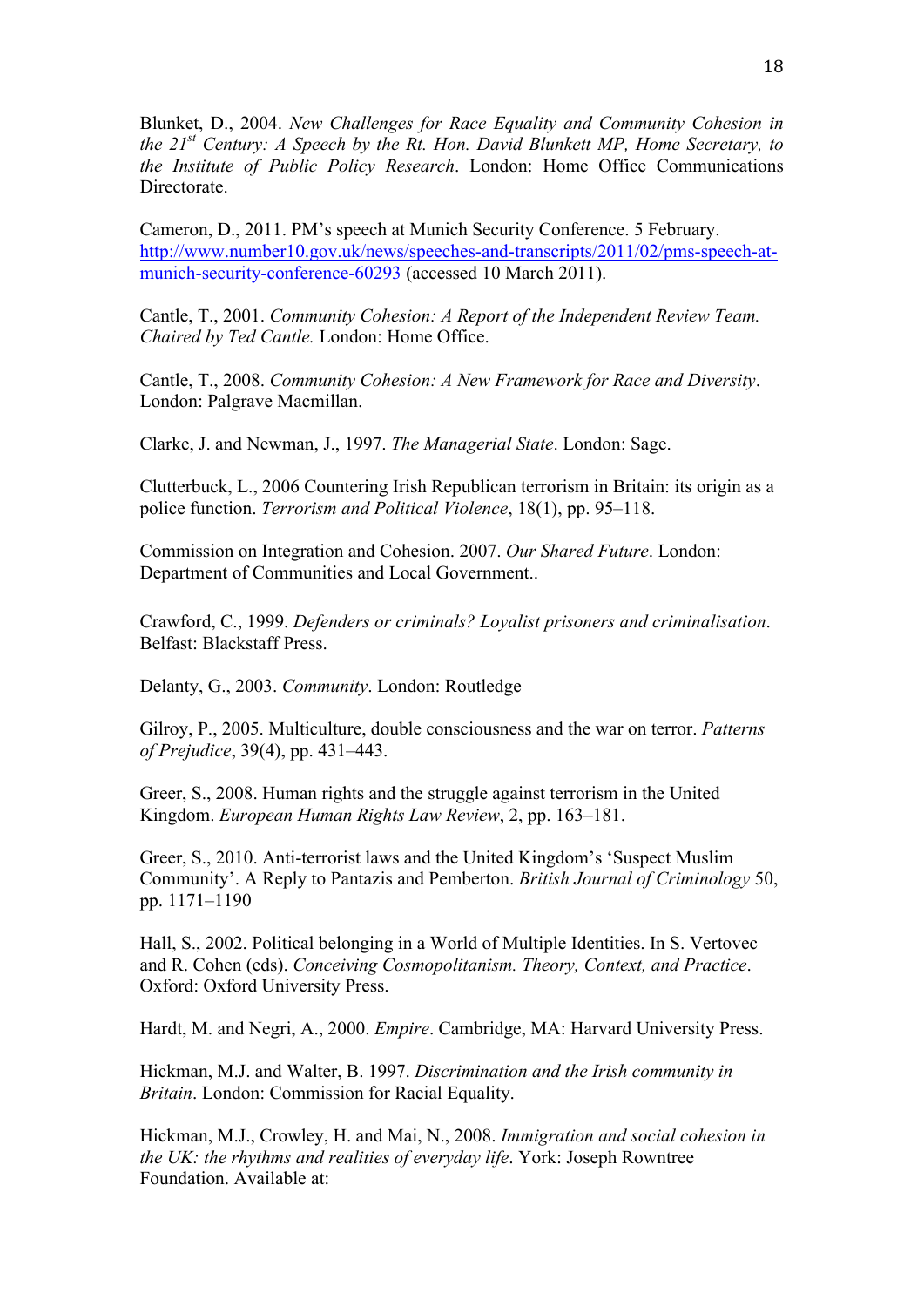http://www.jrf.org.uk/sites/files/jrf/2230–deprivation–cohesion–immigration.pdf [accessed 24 August 2010].

Hillyard, P., 1993. *Suspect community: peoples experience of the Prevention of Terrorism Acts in Britain*. London: Pluto Press in association with Liberty.

Hollander, N. C. and Gutwill, S., 2006. Despair and Hope in a Culture of Denial. In Layton, L., Hollander, N.C. and Gutwill, S. (eds) *Psychoanalysis, Class and Politics: Encounters in the Clinical Setting*. London: Routledge, pp. 81–91.

Home Office, 2011. *Prevent Strategy*. Available at: http://www.homeoffice.gov.uk/publications/counter-terrorism/prevent/preventstrategy/prevent-strategy-review?view=Binary

Jackson, R., 2007. The core commitments of critical terrorism studies. *European Political Science*, 6, pp. 244-251.

Jackson, R., 2007. Constructing Enemies: 'Islamic Terrorism' in Political and Academic Discourse. *Government and Opposition*, 42 (3), pp. 394-426.

Jackson, R., 2008. Counter-terrorism and communities: an interview with Robert Lambert. *Critical Studies on Terrorism*, 1 (2): 293-308.

Lambert, R., 2009. Salafi and Islamist Londoners: Stigmatised minority faith communities countering al-Qaida. *Crime, Law and Social Change*, 50 (1-2), pp. 73- 89.

Layton, L., 2008. What divides the Subject? Psychoanalytic Reflections on Subjectivity, Subjection and Resistance. *Subjectivity*, 22, pp. 60-72.

Lewis, P., 2010. Police surveillance of Muslims set up with 'no regard for law'. *The Guardian*. Accessed on October 1 2010 at: www.guardian.co.uk/uk/2010/sep/30/police-surveillance-muslims-no-regard-law

Lianos, M. with Douglas, M., 2000. Dangerization and the End of Deviance. *British Journal of Criminology*, 40, pp. 261-278.

Local Government Association. 2002. *Guidance on Social Cohesion*. London: Department of Communities and Local Government.

McGhee, D., 2005. *Intolerant Britain? Hate, citizenship and difference*. Milton Keynes: Open University Press.

McGovern, M., 2010. 'The IRA Are Not Al-Qaeda': 'New Terrorism' Discourse and Irish Republicanism. In Hayward, K. and O'Donnell, C. (eds), *Political Discourse and Conflict Resolution: Debating Peace in Northern Ireland*. London: Routledge, pp. 192-208.

Maguire, A. (1994) *Why Me? One woman's fight for justice and dignity*, London: Harper Collins.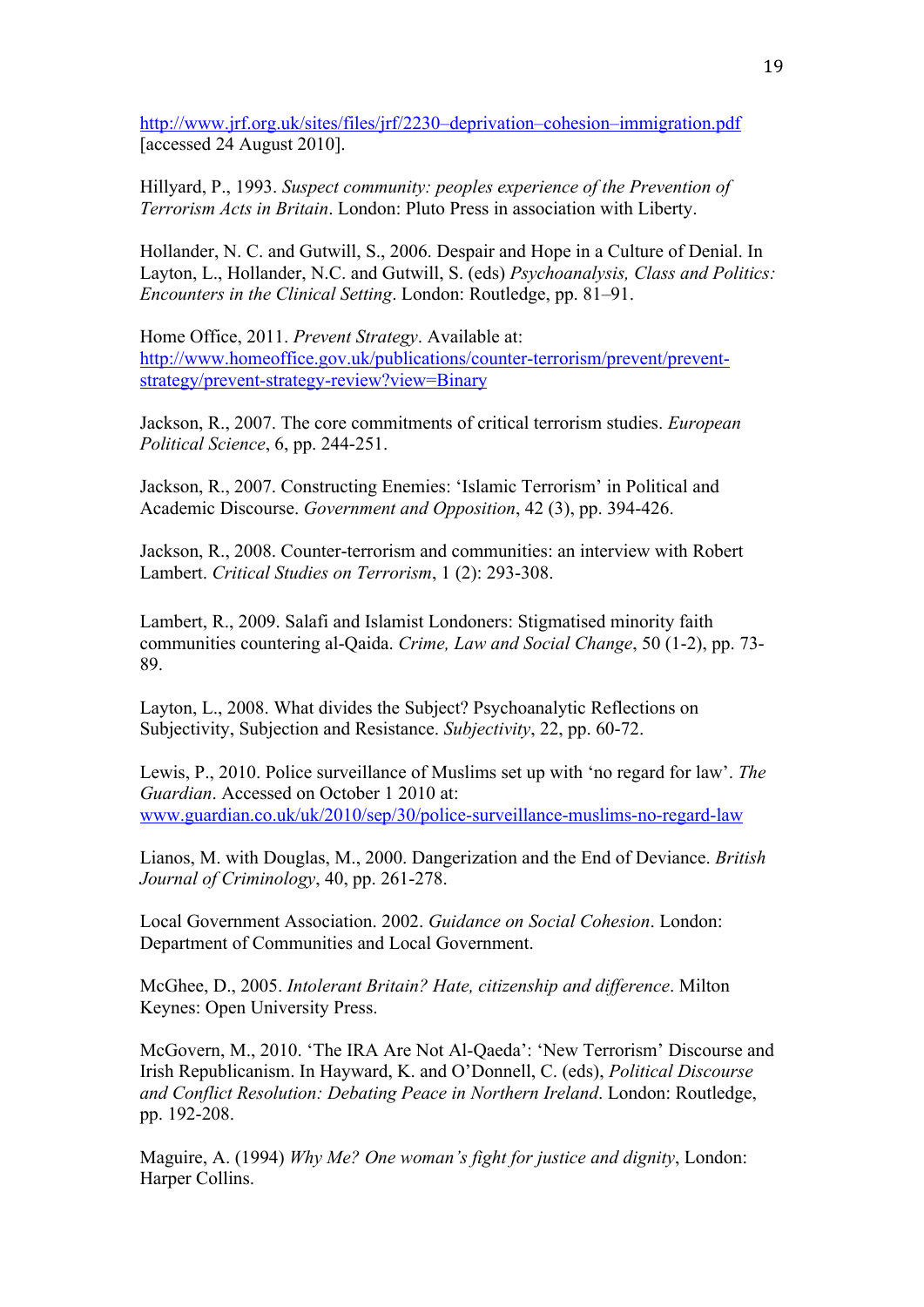Maguire, P (2009) *My Father's Watch. The Story of a Child Prisoner in 70s Britain*, London: Harper Perennial.

Malik, K., 2005. Multiculturalism has fanned the flames of Islamic extremism. *The Times*, July 16 2005. Accessible at:

http://www.timesonline.co.uk/tol/comment/columnists/guest\_contributors/article5444 43.ece

Michael, L. 2008. Securing Civic Relations in the Multicultural City. *CSD Proceedings*, pp. 164-186.

Mythen, G. and Walklate, S., 2006. Criminology and Terrorism. Which Thesis? Risk Society or Governmentality? *British Journal of Criminology*, 46 (3), pp. 379-398.

Nickels, H., Thomas, L., Hickman, M. J. and Silvestri, S., 2012a. Constructing "Suspect" Communities: Irish and Muslim Communities in the British Press, 1974- 2007, *European Journal of Communication Studies*, in press to be published in 27(2), June 2012

Nickels, H., Thomas, L., Hickman, M. J. and Silvestri, S., 2012b. De/constructing "Suspect Communities": A Critical Discourse Analysis of British Newspaper Coverage of Irish Communities and Muslim Communities, 1974–2007', *Journalism Studies*, available online 7 October 2011 at http://www.tandfonline.com/doi/abs/10.1080/1461670X.2011.616412; in press to be published in 13 (3) June 2012

O'Beirne, M., 2005. British Muslims and the criminal justice system. *In* Open Society Institute, *Muslims in the UK. Policies for engaged citizens*. Open Society Institute.

Pantazis, C. and Pemberton, S., 2009. From the 'old' to the 'new' suspect community: examining the impacts of recent UK counter–terrorist legislation. *British Journal of Criminology*, 49(5), pp. 646–666.

Runnymede Commission on British Muslims and Islamophobia, 1997. *Islamophobia. A challenge for as all*. London: The Runnymede Trust.

Schlesinger, P., 1991. *Media, State, Nation: Political Violence and Collective Identities*. London: Sage.

Sharma, S. and Sharma, A., 2003. White Paranoia: Orientalism in the Age of *Empire. Fashion Theory*, 7 (3/4), pp. 301-318.

Silvestri, S. and Charti, M., 2007. Report on London and Birmingham focus groups for research project *Muslims in Europe after 9/11*, Rome: Etnobarometro (unpublished).

Silvestri, S., 2010. Public Policies towards Muslims and the Institutionalisation of "moderate" Islam in Europe: some critical reflections. In A. Triandafyllidou, (ed.), *Muslims in 21st century Europe.* London: Routledge.